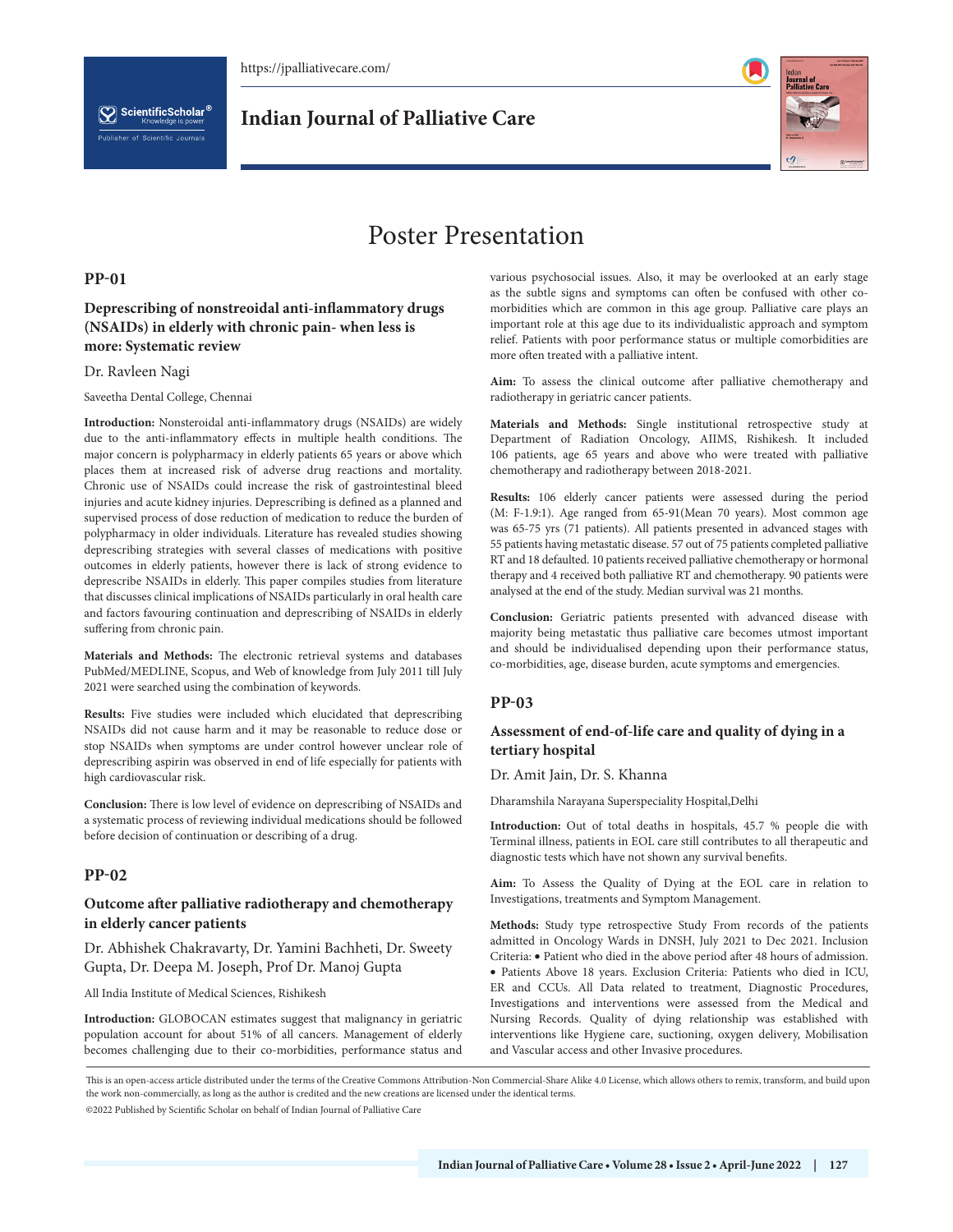**Results:** 104 patients included, Routine Blood tests were done in 85 % of patients (89/104), Respiratory fatigue72%, urinary Incontinence 45%, Pain 60%, Fatigue and Asthenia 32%, Fever 65%, Vomiting and cough 62% were Symptoms reported. ICU Consultant was most referral sought.

**Conclusions:** Procedures like CT scan, HD and ICU shifting shows attitude towards over treatment. EOL discussion by Physicians were Lacking. Palliative Consultant referrals were done in less than 10 % of patients and mostly at last few Hours of life.

# **PP-05**

#### **Inhaled morphine for breathing difficulty in cases of CKD**

Dr Amit Jain, Dr S Khanna

Dharamshila Narayana Superspeciality Hospital, New Delhi

**Background:** Dyspnoea is a subjective feeling of sensation of breathlessness and is one of the most common complaint in palliative patient. Systemic Morphine has a potential role in alleviating dyspnoea but still not so proven role if given through inhalational route.

**Aim:** The aim of this investigation is to study clinically any improvement in breathlessness of the patient with CKD, in which systemic morphine cannot be given safely.

**Methods:** • 10 CKD patients with Dyspnoea are given 30 mg of Morphine diluted with 5 ml of normal saline through Ultra nebuliser. • The subjective effects were recorded on a VAS scale of 1 to 10, one being normal and 10 being extreme dyspnoeic. VAS was recorded before, after 5 minutes, 15 minutes, 30 min,60 min of nebulisation. Respiratory rate, spo2 and BP were also recorded. • Adverse effects were observed.

**Results:** VAS was significantly reduced in 7 out of 10 patients with no major adverse effects on Respiratory depression, sleepiness, nausea or vomiting were reported.

**Conclusion:** Nebulised route of morphine can be used to alleviate dyspnoea and in recent studies have been proved that opioid receptors are located in trachea and major bronchus, the main site of action of nebulised morphine and is devoid of any adverse effects.

### **PP-06**

# **Consultant rehabilitation physician Institute of Neurosciences Kolkata**

#### Dr Sucheta Saha

Neurodegeneration with Brain Iron Accumulation (NBIA): A Rare and Unique Challenge in Neuro-Palliative Care

**Introduction:** Neurodegeneration with brain iron accumulation (NBIA) is a rare heterogeneous group of neurologic disorders characterised by abnormal accumulation of iron in the basal ganglia. It is a relentlessly progressive neurodegenerative disorder, without any cure. Neuro-palliation and rehabilitation can play important role in management of this rare disorder.

**Case Description:** An 18-year-old male patient presented to the Physical Medicine and Rehabilitation Out Patient Department of VMMC & Safdarjung Hospital with features of gradually increasing involuntary movement of neck, speech and swallowing difficulties. He was a diagnosed case of NBIA with characteristic 'Eye of the Tiger' appearance in MRI. Pharmacotherapy did not show any significant improvement. Injection Botulinum toxin was given for his cervical dystonia and he achieved remarkable improvement in the Fahn-Marsden dystonia scale scoring 2 weeks after the injection.

**Conclusion:** Only a handful of cases are reported from India, who received mostly symptomatic treatment. Medications like Baclofen, Trihexyphenidyl has shown some effect. Some cases are also treated with Deep Brain Stimulation without much improvement. In this case, the effect of Botulinum toxin was noticeable and it improved the quality of life of the patient in conjunction with supportive rehabilitation care. It can be used as an effective adjunct to the pharmacotherapy in this rare neurological disorder.

#### **PP-07**

# **A Descriptive Observational Study To Assess Care Giver Satisfaction In Patients Attending Palliative Care OPD in SMS Hospital, Jaipur**

Dr Ashwin Mathur/Devdutt Sharma, Dr Yogendra Singhal, Dr Gaurav Sharma, Dr Devdutt Sharma

SMS Hospital Jaipur

**Introduction:** Understanding the profile of end users is a key input for designing a service. This study is to evaluate the satisfaction of the patient/ care givers with respect to the treatment given, relief obtained, patient education and counselling provided those coming for follow up in OPD of Department of Palliative Medicine, SMS hospital, Jaipur

**Methodology: %**All patients/care givers attending a follow up session 15 days after registration (first visit), will be provided a 20 point questionnaire to be filled (FAMCARE QUESTIONAIRRE). This questionnaire will be analysed to assess their satisfaction with the services provided by the health care providers in the OPD.

**Sample size: %**Sample size is calculated at 95% confidence interval, assuming maximum variance and 50% satisfaction of services. At the relative error of 10% minimum sample size calculated is 400.

**Conclusion\Results:** This tool was found very useful to ascertain caregiver satisfaction with the services offered.

**Keywords:** Palliative Medicine, FAMCAREQuestionairre

### **PP-08**

# **Symptom profile and outcomes of advanced cancer patients referred for palliative care in an emergency department in tertiary care oncology centre – A descriptive observational study**

Dr. Anshita Sharma, Dr. Kashish Vats, Dr. Dhanashri Kudal, Dr. Prarthna Jayaseelan, Dr. Jayita Deodhar

#### Tata Memorial Hospital

**Introduction:** Patients with advanced cancer present with distressing physical symptoms frequently to the emergency department (ED). Palliative care (PC) plays an important role in acute PC emergencies, to reduce symptom distress and improve patients quality of life.

**Aim:** The aim of this study was to determine the patient characteristics, reasons for referral, symptom profile, interventions, goals of care and outcomes of patients with advanced cancer in ED and referred for PC in a tertiary care cancer centre.

**Methods:** A retrospective, descriptive, cross-sectional analysis of medical records of first assessment of patients referred to PC in the ED over a -2month period was done. Demographic characteristics, diagnosis,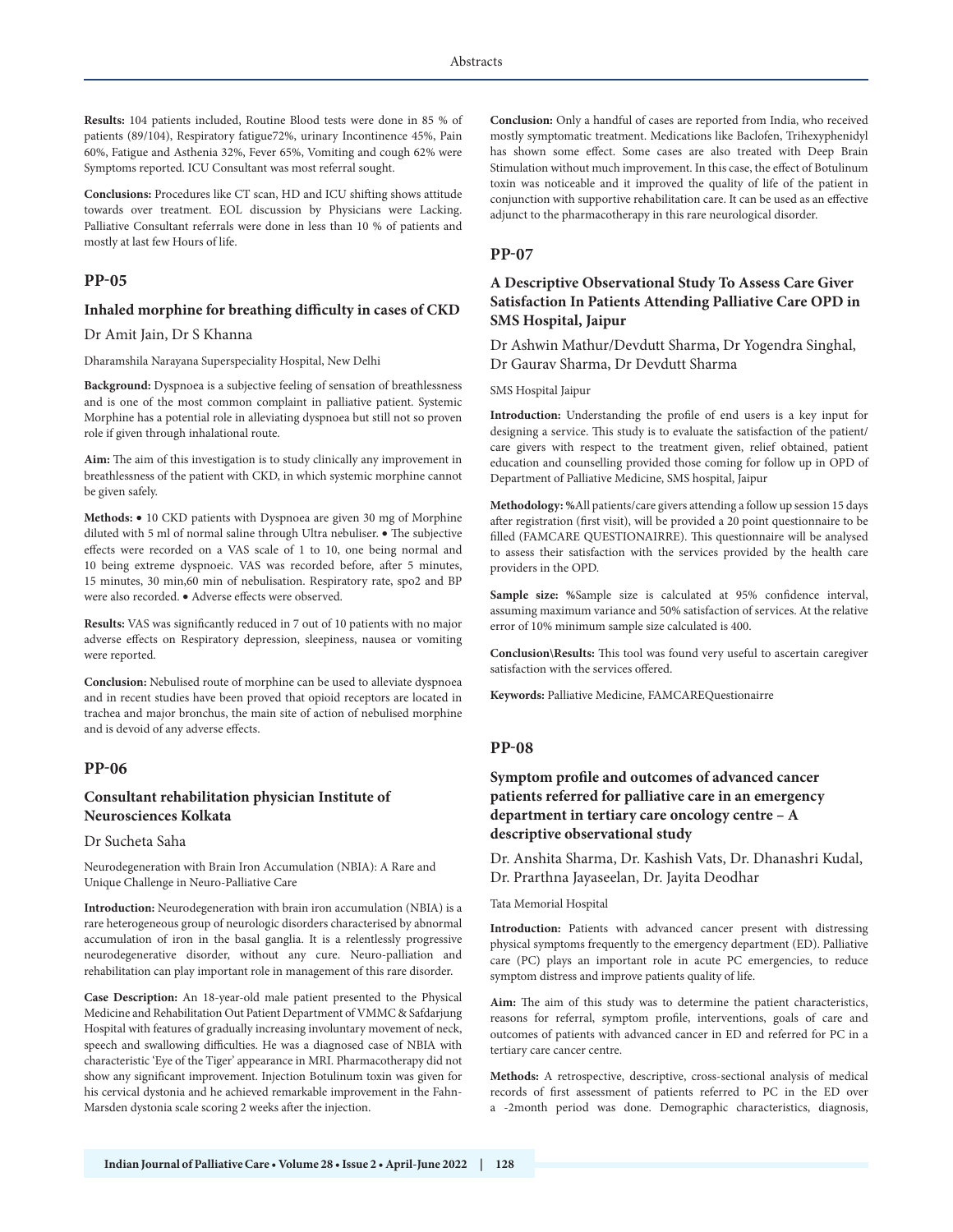presenting symptoms, performance status, management and intervention and outcomes were recorded. Data was analysed descriptively, and statistical analysis was done using SPSS v25.

**Results:** Of 349 patient first assessment records screened, 250 met the eligibility criteria. Most patients were females 133- (53.2%) and median age was 50 years. 151-(60%) patients were resided out of Mumbai and 99 -(39.6%) patients were local, of which 69 -(67.65%) were enrolled in homecare. The most frequent cancer diagnoses were lung (18.5%), gastrointestinal GI) (17.3%) and head and neck (HN). (15.4%). The most common presenting symptoms were pain (37%) and dyspnoea (30.7%). 56.8% patients had poor performance status. Goals of care were documented in 194 -(77%) patients. 27-(10.6%) of patients died in ED. 188 -(75 %) patients were called for outpatient review after the palliative care consultation in the ED.

**Conclusion:** Advanced cancer patients who attended ED were mainly females, with advanced lung, GI and HN cancers and hailed from outside Mumbai. Pain and dyspnoea were the most common presenting symptoms and the main goals of care were best supportive and end of life care.

#### **PP-09**

# **Feasibility of subcutaneous administration of drugs in outpatient palliative care**

Dr Pratima, Sumitra Choudhary, Dr Manisha Hemrajani, Dr Anjum Khan Joad

Bhagwan Mahaveer cancer Hospital and Research Centre, Jaipur

Drugs via subcutaneous route (s.c.) provide quick symptom relief. Sc route has been used in hospice and inpatient settings.

**Aims:** To evaluate the effectiveness, feasibility and acceptability of sc route for symptom relief.

**Study design:** Prospective interventional study in a Palliative Care OPD at a tertiary cancer center.

**Methods:** 25 cancer patients with distressing symptoms [Numerical Rating Scale (NRS) >6].

**Exclusion criteria:** Anasarca, fluid overload, skin infection, bleeding diathesis, hypotension. 24 gauge cannula was inserted s.c. at upper arm. Symptom severity on NRS (0-no pain, 10-worst pain) at baseline, 15 minutes, and 30 minutes after drug administration was recorded. Indication of s.c. route, drug and volume, patient feedback (pain in comparison to iv route), side effects were recorded.

**Results:** Drugs used were Tramadol (68% patients), Metoclopramide, Morphine, Xylocard (infusion), Haloperidol and Dexamethasone. NRS for pain and vomiting decreased by >70% in all patients at 30 minutes. No local side effects. 64% patients were highly satisfied with s.c route 8% patients were neutral. 60% patients felt no pain at injection site, 36% experienced less pain than I.V. 56% patients had difficult venous access.

NRS for Pain and vomiting, Mean (S.D)

|                 | <b>Baseline</b> | After 15 min | After 30 min |
|-----------------|-----------------|--------------|--------------|
| Pain            | 6.47(1.80)      | 3.56(1.53)   | 1.69(2.24)   |
| <b>Vomiting</b> | 7.0(0.89)       | 3.33(1.50)   | 0.5(1.22)    |

**Conclusion:** Subcutaneous drug administration is a feasible, safe, efficient method of rapid symptom relief in busy outpatient settings. Most patients opined that the sc route was not painful or less painful than intravenous route.

#### **PP-10**

### **Life sustaining treatment in palliative care: What, who, when, why and how?**

Mohamed Adnan Khan, Dr. Leena V. Gangolli

Sukoon Nilaya Palliative Care Centre

**Introduction:** Palliative care involves maintaining the best possible quality of life throughout the trajectory of illness in a life limiting condition, the question remains as to what, who, when, why and how Life Sustaining Treatment (LST) should be a part of the care plan for a patient. As Palliative care providers, planning, withholding or withdrawing LST is one of the greatest dilemmas faced in daily practice.

**Aim:** To understand LST in palliative care; to whom does it apply, when, and the resources that assist us in planning the same.

**Methodology:** Review of cases in a palliative care centre in Mumbai dealing with both cancer and non-cancer patients. Review of important legal rulings pertaining to the cause, review of literature on a few of the validated assessment scales/tools relevant in assisting decisions on LST.

**Results:** 31 inpatients were selected, they included both cancer and other life limiting conditions, out of which 9 patients required decisions regarding LST. Amongst them, 3 patients were transferred to higher centres on emergency basis, 1 was treated with higher antibiotics and advised withdrawal of oral chemotherapy, 1 patient was considered for palliative oral chemotherapy, 1 patient received resuscitation on the caregiver's request, and the remaining required nutritional optimization.

**Conclusion:** Using LST wherever appropriate has given us the opportunity to maintain the best quality of life for all our patients with cancer and other life limiting conditions.

# **PP-11**

# **Evaluation of preferred place of death among terminally Ill cancer patients in a tertiary care hospital in India**

Dr. Suhana Sulfiker, Prashant Sirohiya, Sushma Bhatnagar, Seema Mishra, Rakesh Garg, Nishkarsh Gupta, Vinod Kumar, Sachidanand Jee Bharathi

Department of Onco-Anaesthesia and Palliative Medicine, Dr. B.R.A IRCH, AIIMS, New Delhi

**Introduction:** Studies have been conducted world wide regarding the preferred place of death (PPOD) in terminally ill cancer patients. However, there is paucity in literature exploring the reasons for the same.

**Aim:** To evaluate the PPOD among terminally ill cancer patients and its reasons.

**Methods:** This is a questionnaire based cross sectional survey done in patients admitted in the palliative care unit in BRAIRCH AIIMS, New Delhi from October 2021 to January 2022. Eligible patients were selected based on inclusion and exclusion criteria and informed consent taken. The questionnaire comprised of demographic details and questions pertaining to preferred place of death and its reasons.

**Results:** Out of 81 patients participated, only 34(41.9%) patients had a preferred place of death. 21(61.8%) of them preferred home, while 11(32.4%) preferred palliative care ward and 2(5.8%) preferred nursing home. Among 21 patients preferring home, 11(52.3%) wanted peaceful death without intensive procedures, 9(42.8%) wanted care only by loved ones, 9(42.8%) were fed up with long hospital stays and 8(38%) did not want to financially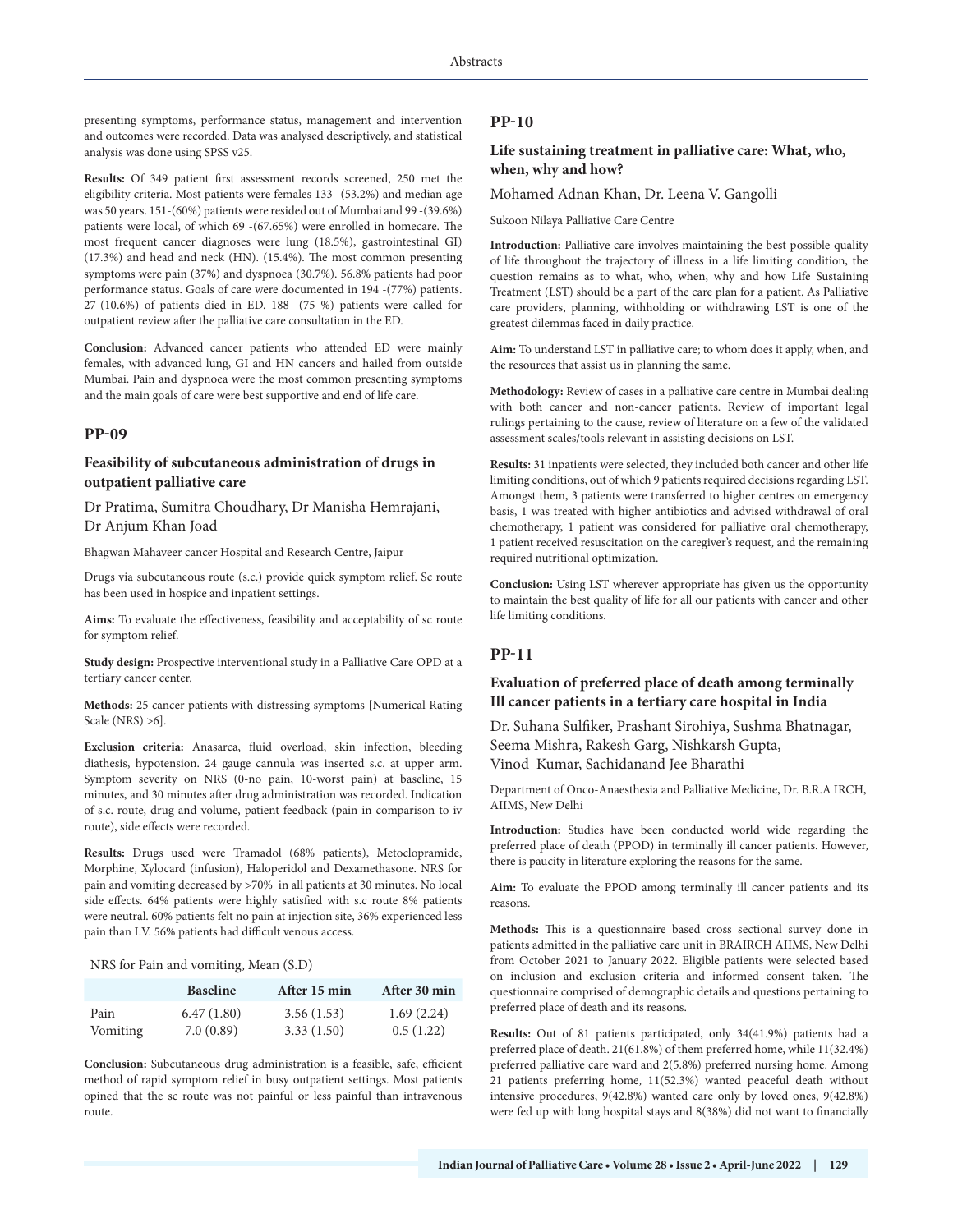overburden their families. Of 13 patients who preferred places other than home, 9(69%) wanted pain free death, 6(46%) feared lack of accessibility of medical care during emergencies and 5(38.4%) did not want to depend on family for selfcare. 8(9.9%) patients had discussed PPOD with their primary family care giver (PFCG) and 4 of the PFCGs agreed with the same.

**Conclusion:** About two-third of patients chose home as their PPOD. However, there are discrepancies regarding same between patient and PFCG. Treating physician should address this issue and encourage effective communication regarding PPOD between patient and PFCG.

#### **PP-12**

# **A pilot study to test the feasibility of qpl for indian cancer patients attending their first consultation for radiation therapy and their primary family caregivers**

Dr Shweta Chawak<sup>1</sup>, Dr Mahati Chittem<sup>2</sup>, Prof Phyllis Butow<sup>3</sup>, Dr Haryana Dhillon<sup>4</sup>

Indian Institute of Technology Hyderabad, 2 Associate Professor, Indian Institute of Technology Hyderabad, India, 3 Professor, Centre for Medical Psychology & Evidence-based Decision-making (CeMPED), University of Sydney, Australia, <sup>4</sup>Associate Professor, Centre for Medical Psychology & Evidence-based Decision-making (CeMPED), University of Sydney, Australia"

**Introduction:** A fundamental way patients and primary family caregivers (PFC) can participate in medical consultations is by asking questions, enabling their information needs to be met. Question prompt lists (QPL) is a tool that encourage question-asking and improve triadic communication (i.e., patient, PFC, physician).

**Aim:** To test the feasibility of two separate QPL developed one for Indian cancer patients and other for their PFCs attending their first consultation for radiation therapy (RT).

**Methods:** Using a non-randomised controlled trial (NRCT), patient-PFC dyads were assigned to the intervention group (i.e., the QPL was administered to them; IG;  $n=10$ ) or control group (routine consultation without the QPL; CG; n=10). Both groups were administered questionnaires on state anxiety (pre- and post-intervention) and consultation satisfaction (post-intervention). The consultation for both groups was recorded and qualitative interviews were conducted in the follow-up to understand their experiences.

**Results:** The results of the current study detailed findings for: (i) communication outcomes, (ii) psychological outcomes, and (iii) communication experiences. Patients in the IG recognised the need for more information and revealed that the QPL helped them clear their thoughts regarding the treatment. PFCs in the IG reported the QPL was useful to address their questions directly to their physician. There were various feasibility issues (e.g., recruitment, interruptions during consultations, and high follow-up dropout rates) and possible solutions are provided in this paper.

**Conclusion:** The pilot study findings underscore the need for a QPL and recognise its benefits to Indian patients about to undergo RT and their PFCs.

# **PP-13**

# **Collusion in palliative care setting in a tertiary cancer hospital**

Megha Sharma, Dr. Pooja Mongia, Dr. Pratima Agarwal, Dr. Arati Hota, Dr Anjum Khan Joad

Bhagwan Mahaveer Cancer Hospital and Research Centre

**Introduction:** Many families withhold information regarding disease progression and life expectancy from the patient. Collusion can have a significant impact on the patient and the family<sup>1,2</sup>. Literate patients visiting "Cancer" hospitals may be better informed.

**Aims and Objectives:** To study collusion in an Oncology palliative care OPD and analyse the reasons behind collusion,

**Methodology:** Study design: Prospective Observational study. Patient and caregivers were administered semi structured questionnaires regarding the diagnosis, stage and prognosis. Patients were asked about their understanding regarding the "New department" referral.Usage of emergency services were also documented

**Result:** 75 patients (and caregivers) were interviewed. 34.7% patients were unaware of the diagnosis. Of those who knew about cancer, 32% did not know the stage. 88% of caregivers had grasped "incurability". Only 3.8% permitted the palliative department to break the news to the patient, despite counselling. Collusion was more with increasing age  $(P= 0.022)$  and illiteracy  $(P=.002)$ . Reasons for collusion: "recovery plot", creating a curative aura (experimental chemotherapy to maintain the facade) protecting the patient from shock. The number of unscheduled visits were not significantly different in the two groups<sup>(1, 2)</sup>

**Conclusion:** Collusion was associated with illiteracy, but was significant even in literate patients, attending a tertiary cancer hospital. The "family autonomy" model, the needs of patient, caregivers informs our communication strategy.

**Clinical Implication:** Collusion is likely to be much higher in unlettered patients seeking treatment in multi- specialty hospitals.When the social structure does not permit prognostication, health care workers bear the burden of "non- disclosure".

#### **References**

- 1. Chaturvedi SK, Loiselle CG, Chandra PS. Communication with relatives and collusion in palliative care: a crosscultural perspective. *Indian J Palliat Care*. 2009;15(1):2-9. doi:10.4103/0973-1075.53485
- 2. Beng KS. Collusion In Palliative Care. *Malays Fam Physician*. 2006;1(2-3):62-64. Published 2006 Aug 31.

#### **PP-14**

### **Impact of COVID-19 on palliative care services at a tertiary care cancer research centre**

Ruparna Khurana, Dr Sushma Bhatnagar

Professor and HOD, Department of Onco-Anaesthesia and Palliative Medicine, BRAIRCH, AIIMS, New Delhi

**Introduction:** During the first wave of COVID-19 crisis in India, striking a balance between adequate pain relief in advanced malignancy patients and avoiding hospitals due to fear of contracting the infection was the biggest challenge for patients as well as palliative care physicians. This study explored the clinical profile of patients visiting PCU during COVID affected last year. This can give important insights for preparedness; amidst the continuous evolution of virus.

**Aim:** To analyse the pattern and profile of patients seen during the Covid affected year (March – December 2020).

**Methods:** Retrospective analysis of palliative care services offered at our hospital during the first wave of covid 19 from March to December 2020.

**Results:** A total of 338 patients were admitted with 129 males and 209 females, out of these 7 patients were Covid positive. Most common reason for admission was management of severe pain including 195 patients and other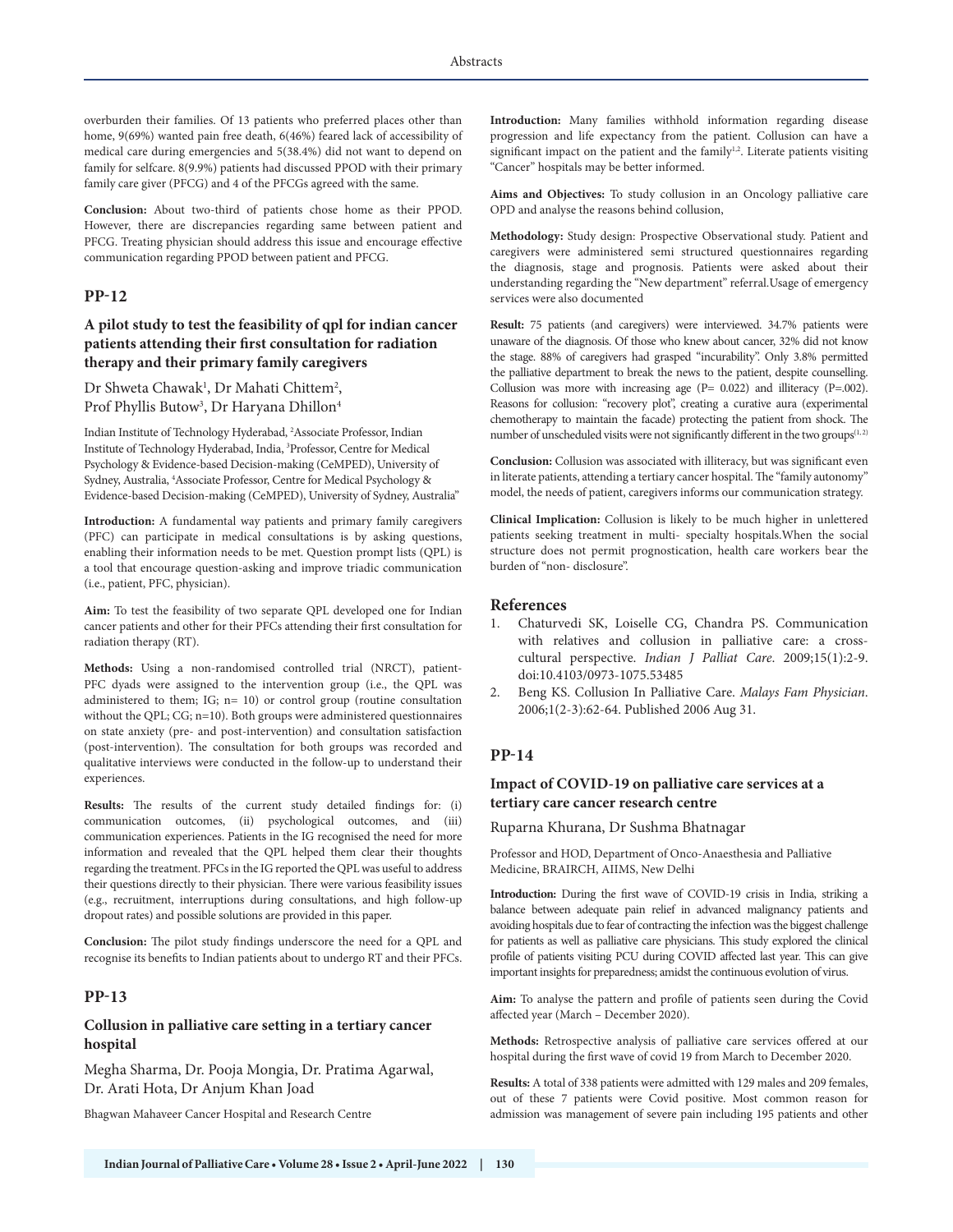symptom management 108 patients, 115 patients underwent palliative procedures including ascitic tapping in 51 patients, pleural tapping 14 patients, pigtail catheter insertion in 6 patients and ICD insertion 7 patients.

**Conclusion:** Despite the lockdown during the covid 19 pandemic the palliative care services were uninterrupted and provided essential services to patients who could manage to reach the hospital.

### **PP-15**

# **Anxiety, stress, and depression among nursing staff deputed on COVID-19 duties and those on routine duties across government hospitals in Delhi**

Nileema Sharad Shingade, Dr. B.R.A. IRCH AIIMS NEW Delhi

Dr. Anil Kumar Asst Prof., Vaish College, Bhiwani Email: dr.sharma30@gmail.com

Subodh Kumar Research Scholar, Dept of Psychology, BHU, Varanasi Email: bhu.subodh@gmail.com "

**Introduction:** Medical staff is in direct contact with the patients and experience high work pressure especially during the COVID-19 pandemic. Direct contact with the patients could create some psychological problems in this group. Thus, the prevalence of such problems must be investigated. The present research aimed to study the level of stress, anxiety, and depression among the nursing staff deputed on COVID-19 duties and routine duties across Government hospitals in Delhi.

**Material and Method:** The Sample of the study population consisted of a total of 100 nursing staff; 50 deputed on COVID-19 duties and 50 on routine duties across Government hospitals in Delhi, India. The required data were collected using the electronic version of the Depression, Anxiety, Stress Scale (DASS) tool. Descriptive statistics, as well as inferential statistics (the Pearson correlation coefficient), were used to analyse the obtained data in SPSS.

**Results:** The mean age of the study participants was 36.51(SD=7.84) years. The mean values of stress, anxiety, and depression in study samples were 9.76(SD=7.69), 6.58(SD=6.62), and 6.53(SD=7.11) respectively. There was no significant difference between nurses who were on COVID or non-COVID duty in the prevalence of stress, anxiety, and depression. Also, there was no significant difference between female and male nurses in respect to the prevalence of stress, anxiety, and depression. Anxiety was statistically significant with stress at 0.01 level and depression was statistically significant with age at 0.05 level and statistically significant with stress and anxiety at 0.01 level.

**Conclusion:** This study revealed that the majority of the participants had a normal level of stress, anxiety, and depression. The nurses who were posted on COVID duty had a higher level of anxiety, stress, and depression as compared to the nurses who were posted on non-COVID duties. The female and male nurses had more or less the same level of stress but the prevalence of anxiety and depression was more in male nurses as compared to female nurses.

# **PP-17**

# **Characteristics, symptoms management and outcomes in COVID-19 patients referred to palliative care in a tertiary hospital: Retrospective observational study**

Leong Yoke Yeng, Liew Kean Yew, Fakhriah Binti Abu Bakar

YY Leong<sup>1</sup>, MD, MRCP, Fakhriah bt Abu Bakar<sup>1</sup>, MBBS, MMED, KY Liew1 , MBBS, MRCP, YC Siow2 , MBBS, MRCP, RACP, Richard Lim BL<sup>3</sup>, MBBS, MRCP, RACP

#### Moh/Malaysia

**Introduction:** The emergence of deadly COVID19 variants poses unique challenges with inevitable premature death due to scarcity of resources in countries such as Malaysia. It is imperative that palliative care is provided with a proactive approach to symptom recognition, assessment, management and escalation to address their symptoms.

**AIM:** To evaluate the characteristic profiles, prevalence of symptoms with its management and the assessment based on clinical efficacy and RASS (Richmond agitation sedation scale) among agitated COVID 19 patients.

**Material and Method:** Retrospective review to retrieve electronic medical records from period 1 June 2021 - 31 July 2021 of COVID 19 patients referred to palliative care team and data analysis using IBM SPSS v.26.

**Results:** 154 (75 males, 79 females) with mean age 67 (20-95) years of COVID 19 patients referred to palliative team. Common comorbidities seen were hypertension (66%), diabetes mellitus (46.4%) and dyslipidaemia (16.9%). 50% of them had acute kidney injury. Patients were referred in median days 7 (4-11) of COVID 19 illness and majority in category 4 and 5 (79.3%) with days of palliative care involvement was 4. Most prevalent symptoms were dyspnoea (73.4%), agitation (41.6%). Common medications at median dose used were CSCI fentanyl at 300 mcg/d, midazolam 10 mg/d, haloperidol 1 mg/d. Among agitated patients, 70.3% in RASS above +2 improved to RASS below -1 at 84.3% in the last encounter. 73.4% concluded complete effectiveness in overall symptom control.

**Conclusion:** Rapid deterioration in COVID 19 with effective medications in symptom control is crucially needed.

# **PP-18**

#### **Challenges in setting up a non cancer palliative care centre during the covid pandemic (Mumbai/Maharashtra)**

Sandhya Shamshankar Rajhans, Dr. Adnan Khan

Sukoon Nilaya Palliative Care Centre

**Introduction:** The Covid19 pandemic sabotaged all industries of the world. The healthcare industry witnessed major issues too but at the same time there arose a need to expand services, and setting up a palliative care centre in such difficult times came with its own challenges.

**Aim:** (1) Reasons for setting up of Non-Cancer Palliative care centre in Mumbai. (2) Recognising the hurdles in setting up the centre during the Covid pandemic. (3) To describe the strategies used to counter the hurdles coming across while establishing the centre.

**Methodology:** (1) Written Records and non-participation observation. (2) Data collection: Interview and questionnaire.

**Results:** The main reason for having a non-cancer palliative care centre is the huge requirement of palliative care in life limiting conditions other than cancer. We started IPD, OPD, teleconsulting services and proposed homecare services. Due to the Covid-19 pandemic and its restrictions a variety of social, financial, infrastructural, logistical, networking, clinical and non-clinical issues were encountered. Teleconsultations, online meetings and education, online transactions, mobilisation of resources as and when lockdowns were eased, PPE use and immunisation, RTPCR testing strategy, networking with other partners for referrals and assistance was done.

**Conclusion:** The palliative care centre was successfully started and continues to function. A wide spectrum of issues were encountered and addressed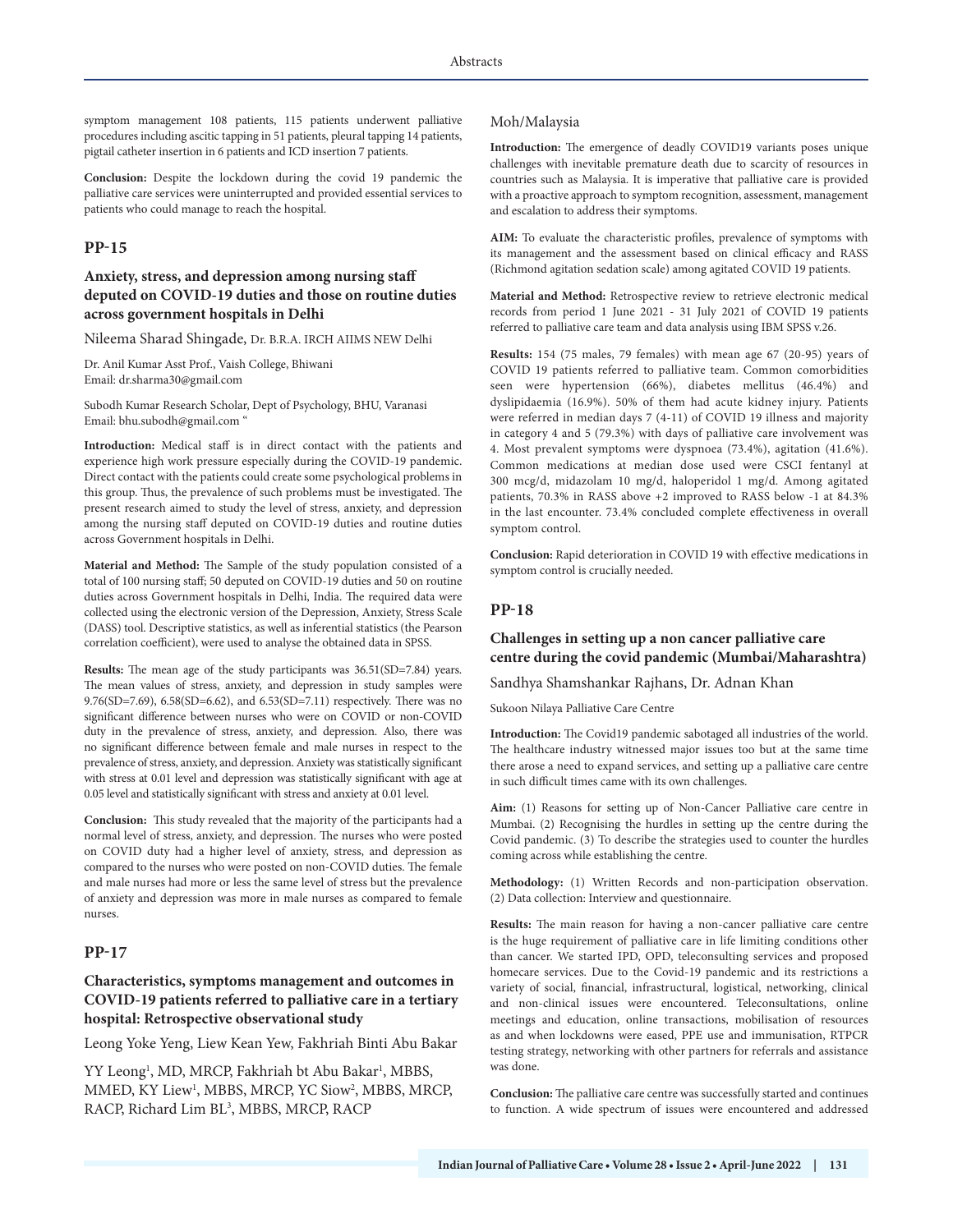in the best possible way. But, as the pandemic continues, some challenges pertaining to OPDs, home visits and even IPD still exist.

# **PP-20**

# **Response of paediatric palliative care centre-subhita, during COVID-19 pandemic in Delhi NCR and North India**

Dr. Shriya Raina, CanKids...

Dr. Sorabh Garg<sup>2</sup> (Senior Palliative Care Physician, CanKids), Ms. Huma Anis3 (HOD, Paediatric Psycho-oncology programme, CanKids), Mr. Mukul Marwah<sup>4</sup> (Vice-Chairman, CanKids), Dr. Haresh Gupta<sup>5</sup> (HOD, Medical Support Services and Paediatric Palliative Care Programme), Ms. Poonam Bagai<sup>6</sup> (Founder, Chairman; CanKids)

**Introduction:** During the lockdowns imposed in the pandemic, several children suffering from cancer faced difficulty in accessing care which led to disease progression or relapse for which certain measures needed to be taken to overcome these fatal effects.

**Aim:** Expanded role of Paediatric Palliative Care Centre in response to COVID to overcome the challenges for kids with cancer and families in Delhi-NCR and North India.

**Material and Method:** Increasing 10 beds at PPC and consolidating additional capacity at our "Home away from homes," making total 50 beds for families stranded in lockdowns. Care coordination and shared care protocols with all 14 centres in Delhi-NCR and across Bihar & UP, specially for COVID designated hospitals was done. PPC provided drug support and delivery to families, patient transport services were organised, an EOL Afghan patient was sent by air. All care centres ran 24\*7, doctors and nurses stepped up and 17 quarantines were managed by sharing facilities.

**Results:** Bed capacity was increased to 50 on which 901 families were supported, 864 patients were transferred to their respective hospitals within Delhi/NCR, 575 beneficiaries were provided psychological support, 1238 patients were supported via ambulatory clinic, 10 families were supported under shared care model, 2510mg of morphine was supplied to patients and 12 patients were provided end of life care.

**Conclusion:** A stand-alone PPC enables comprehensive and integrated paediatric palliative care services in a city or state specially in an emergency.

#### **PP-21**

#### **Managing Dental Anxiety in a Post COVID World**

Dr. Deeptanshu Daga, Dr. Mohit Pal Singh, Dr. Apoorva Bhargava Daga

Pacific Dental College and Hospital

**Introduction:** The coronavirus pandemic has become a huge global challenge medically, economically and psychologically. Factors like disappointment, stress and irritability when in isolation are hypothesised to be one of the main mechanisms for dental anxiety. Dental anxiety, more specific and distressing than general anxiety.

**Methodology:** This study was undertaken to assess and counsel the dental anxiety and fear in patients visiting Pacific Dental College and Hospital. The patients were asked to fill the Dental Anxiety Scale Modified (DASR) questionnaire which was created in Google forms to avoid any form of contact. If the patient was unable to read or did not have smartphone capabilities the questionnaire was asked to patient while history taking and the responses were recorded. 544 responses were recorded. The patients were counselled acknowledging the patients concerns and working together to alleviate these concerns.

**Results:** DASR score of <9 indicates mild anxiety, 9-12 indicates moderate anxiety, 13-14 indicates high anxiety, 15-20 indicates severe anxiety. The mean score according to our study was 9 on DASR with a standard deviation of 3.66. The presence of mild grade anxiety can be seen bordering on the moderate side. Women were found to be more anxious than men. Behaviour modification and information, with practical advice reduced anxiety.

**Conclusion:** Anxiety assessment is essential for patient management to ensure quality of care. Anxiety unattended can cause a) avoidance of treatment, poor oral health and poor quality of life. b) Strained dentist patient relationship, improper dental treatment. c) Vasovagal syncope, tachycardia and panic attacks.

# **PP-22**

### **Awareness and perception of the speciality of 'palliative medicine' at a tertiary care oncological centre in India: A cross sectional observational study**

Dr. Himanshu Prince, Dr. Indubala Maurya

Assistant Professor Department of Anaesthesiology KSSSCI Lucknow U.P.

Kalyan Singh Super Speciality Cancer Institute Lucknow

**Introduction:** Each year an estimated 40 million people are in need of palliative care, but lack of training and awareness on palliative care for health professionals is a limiting factor in delivering it. Current health care education focuses mostly on cure while palliative care including end-oflife care is compromised or non-existent. This study helps to understand adequacies in various aspects of palliative care knowledge among health care workers.

**Aim:** To appraise the level of awareness regarding different aspects of palliative medicine among doctors.

**Methods:** A cross sectional observational study was conducted using 22-point questionnaire via Google Forms through email. Total 75 working doctors (junior residents, senior residents and faculties) working at Kalyan Singh Super Speciality Cancer Institute Lucknow were the target population.

**Results:** Out of 75 doctors, 54 participated in the study. 37% (20) participants incorporated palliative care only for advance/terminal stage while 13% (07) did not have idea regarding incorporation of palliative care. 37% (20) never have been involved in palliative care of a terminally ill patient. 33.3% (18) participants never heard of hospice. According to 46.3% (25) participants they are not trained/oriented enough to deliver palliative care/terminal care to their patient.

**Conclusions:** The outcomes of the study showed that the awareness regarding palliative care among doctors even at a tertiary care oncological centre is inadequate. Majority of doctors uncertain in their approach of delivering palliative care.

#### **PP-23**

# **Factors affecting palliative care needs in GI tumour patients**

Dr. Amit Jain, Dr. S Khanna

Dharamshila Narayana Superspeciality Hospital, New Delhi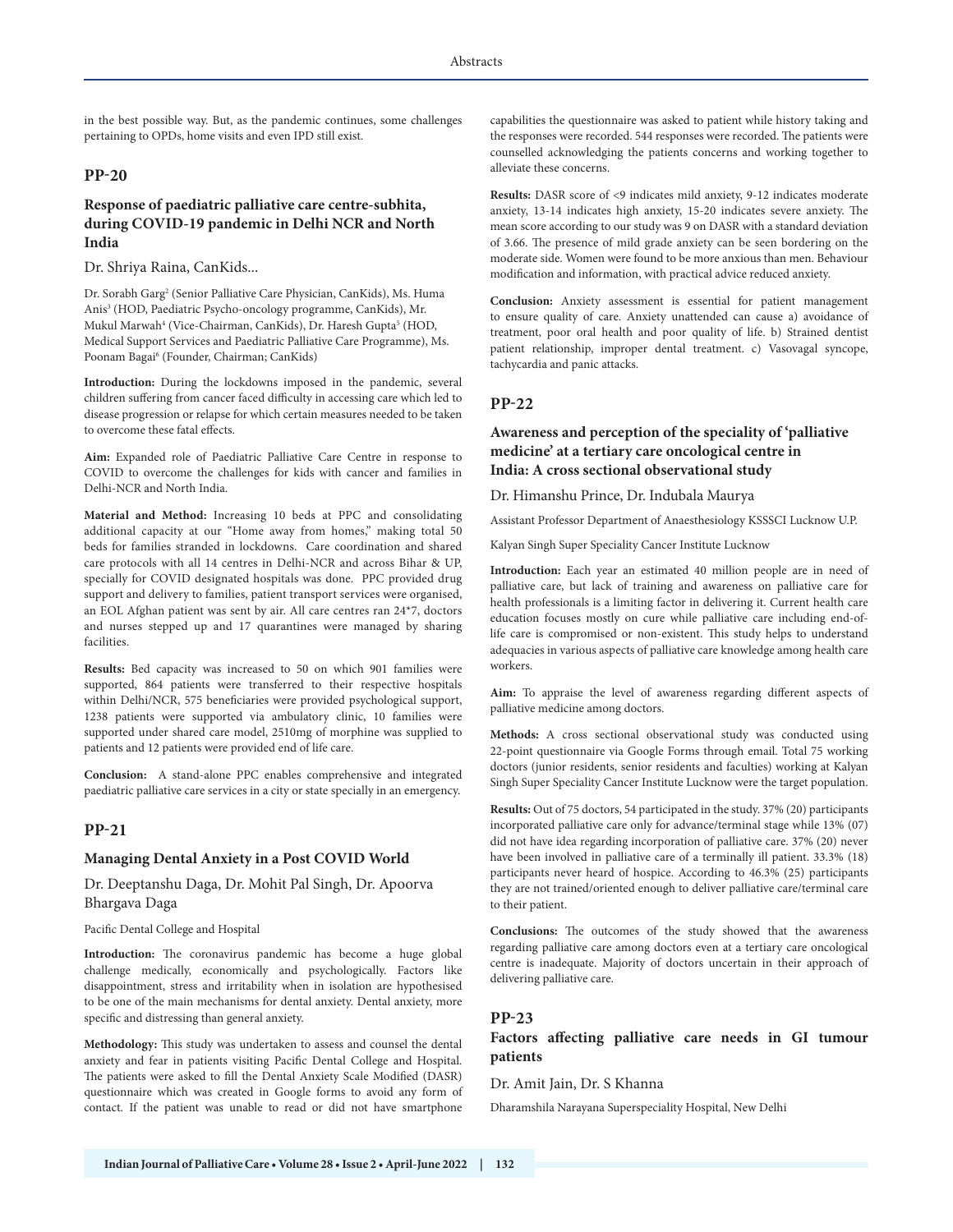**Background:** GI tumour with a relatively longer life needs a longterm palliative care. Symptom management and Quality of Life takes predominance over the curative part.

**Aim:** Our study will focus how and what factors got affected and interfere with quality of life of patients with GI tumour.

**Method:** We designed a Questionnaire and was given to all GI tumour patients admitted in our hospital

**Place of Study:** DNSH, Delhi

**Time Period:** Jan 2021 to Dec 2022

**Inclusion Criteria:** • Patients with confirmed diagnosis of GI tumour. • Age above 18 years. • Admitted for Chemotherapy (Irrespective of First line or multiple lines) or supportive Care.

**Questionnaire:** Was designed with parameters as: • Physical (Pain, Constipation, Nausea, Breathlessness and loss of appetite). • Psychological (Depression, Anxiety and Sleep Disturbances). • Spiritual (acceptance).

**Results:** 56 Patients were admitted in the given period, out of which 48 filled the complete questionnaire: • It was found that Patients who are admitted for first chemotherapy have more of GI symptoms like diarrhoea, vomiting and more Fatigue, anxiety n Depression while patients on palliative chemotherapy and supportive care have less GI symptoms. • Educated Patients, Married ones have better understanding of disease and have better Quality of Life. • Females have more or less same symptoms but better quality of life.

**Remarks:** There is significant association of Palliative Care and Quality of life in GI tumour and is dependent on multiple factors.

# **PP-24**

# **Perceptions and knowledge gap in palliative care among undergraduate medical students in puducherry**

Srikanth S

AIIMS Jodhpur

Latha A, Tutor CON, AIIMS Jodhpur

Naresh Kumar Associate Professor Surgery AIIMS Mangalagiri

**Introduction:** Under the NPCDCS program of Government of India, capacity building on Palliative care has been included as a strategy under the package of services both at community and tertiary care facility levels. However, palliative care teaching is still not mandatory in undergraduate medical curriculum. Hence a medical graduate lacks knowledge and confidence in providing appropriate palliative care to needy patients. Understanding the existing level of knowledge and attitude among students in the care of such patients can facilitate planning a need based curriculum.

**Aim:** To study the perceptions and assess the knowledge among undergraduate medical students in a private medical college in Puducherry which had an inpatient Palliative care unit.

**Methods:** After ethical clearance, a semi-structured questionnaire was administered to 265 final year MBBS students. The questionnaire comprised of 16 knowledge questions and six attitude statements on purpose of palliative care, pain management, communication skills and team concept. The descriptive data were analysed using SPSS-23.

**Results:** Majority of students (97.3%) had heard about palliative care. Cancer (88.6%), AIDS (28.6%), Spinal trauma (11.6%), XDR TB (5.6%) and Coma (4.5%) were listed as diseases that need palliative care. About 43.4% mentioned improving quality of life as the purpose of palliative care. Less than 50% of students felt that palliative care is provided only to terminally ill patients. Unawareness about analgesic drugs prescribed in WHO Ladder (66%) and principles in Communication (71%) were observed. Nearly half (49.4%) of the students felt oral morphine causes addiction. Majority (83.4%) of the students opined that palliative care teaching can be included in their curriculum.

**Conclusion:** The findings stress the need for filling the knowledge gaps by incorporating palliative care education in undergraduate curriculum.

#### **PP-25**

#### **The untold story: Disenfranchised grief of a caregiver**

Nayana D R

Dr. Reena Joy, Medical Officer, Karunashraya Bangalore Hospice Trust, Karunashraya Institute of Palliative Care Education and Research (KIPCER)

**Introduction:** Disenfranchised grief refers to a loss that's not openly acknowledged, socially mourned or publicly supported. The effects of disfranchisement have the potential to interfere with individuals' ability to fully process and resolve their grief. The aim of this paper is to present a case report on identifying effects of disenfranchised grief and facilitate the grieving process in a caregiver of a terminally ill cancer patient.

**Case Description:** Case records were retrospectively analysed to collect the data for this report. The subject was a 45-year-oldunmarried, male businessman, belonging to an urban background, in a 15-year relationship with his female partner who had metastatic breast cancer. His grief was unacknowledged by both of their families because the relationship was unapproved by the society and the normal social supports were unavailable for the caregiver. He had intense emotional reactions mainly anger, expressed lack of trust in the healthcare system, appeared distressed with appetite and sleep disturbances, was unable to utilise his usual sources of comfort, and experienced increased social isolation. He had undergone counselling sessions for about one month (n=4). After four sessions, he started to work on his coping by journaling, sought support from family and friends, and was able to provide practical support for the patient. He was unable to accept the terminal nature of the illness, continued to experience guilt and self-blame, opted for aggressive futile treatment, which ultimately adversely impacted the quality of end-of-life-care.

**Discussion:** Lack of acknowledgement and support for a caregiver can become a barrier in processing the grief and related emotions ultimately affecting the caregiver's coping and wellbeing. This also hampers the caregiver's ability to support the patient through their treatment. Providing non-judgmental support, validating the loss, identifying support systems, with provision of continued support may help in the management of disenfranchised grief and the related emotions.

**Keywords:** Grief in care givers; disenfranchised grief; terminally ill cancer patients;

#### **PP-26**

# **Decision making in palliative care patients: Concordance between the clinical ethics and caregivers**

Garima Rawat, Dr. Amit Jain

Dharamshila Narayana Superspeciality Hospital

**Introduction:** The World Health Organisation (WHO) defines palliative care as 'an approach that improves the quality of life of patients and their families facing the problems associated with life-threatening illness, through the prevention and relief of suffering by means of early identification and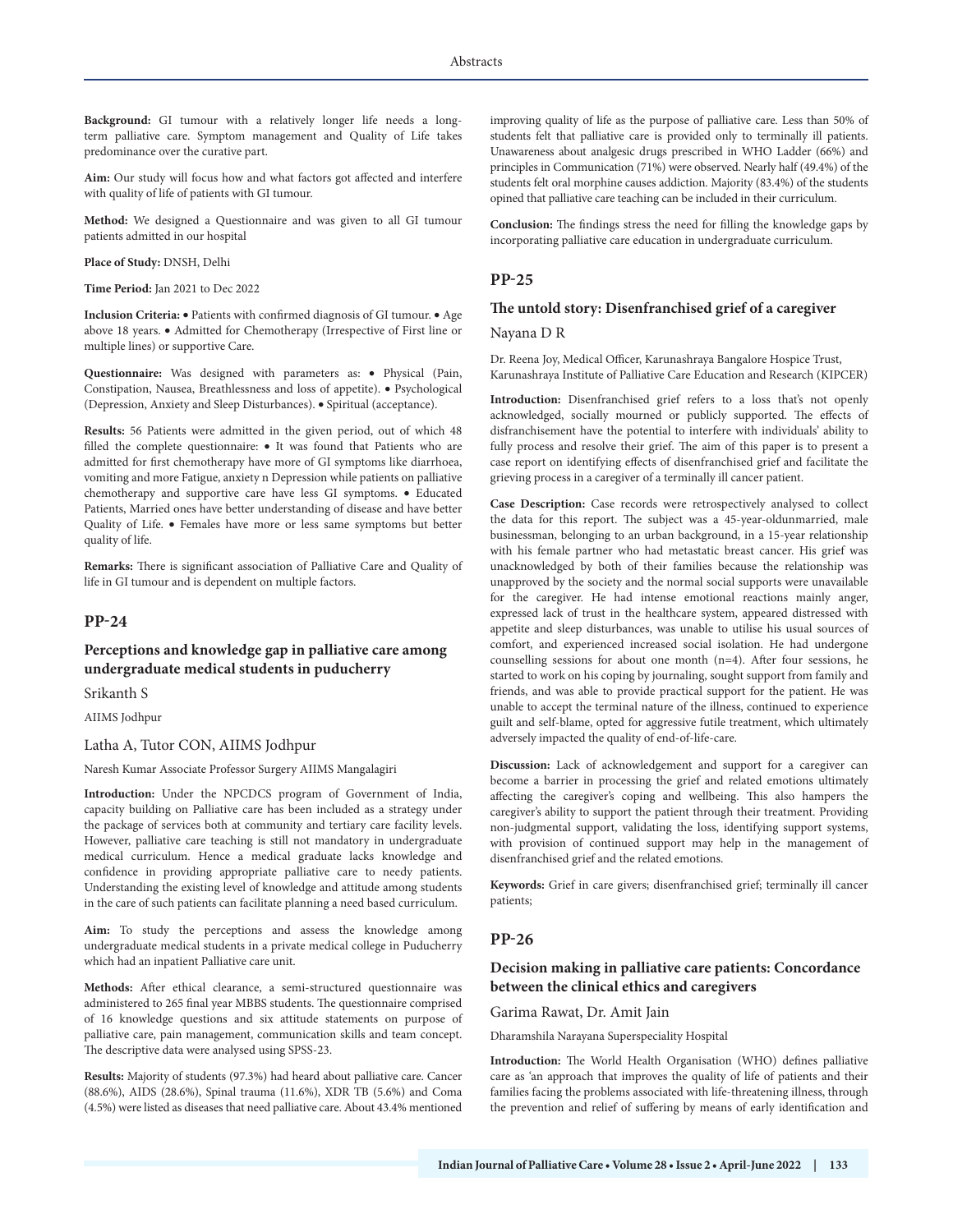impeccable assessment and treatment of pain and other problems, physical, psychosocial, and spiritual'. Ethics play an important role while providing care to the patients in need and providing this care is not possible without the support and understanding of family/care givers.

**Aim:** The aim is to review the presence of discordance or concordance in the between the principles of ethics and the expectations of the caregivers.

**Methods:** The published literature will be searched and reviewed to analyse the points of discordance or concordance considering all four cardinal ethical principles in regard to the care providers/care givers.

**Conclusions:** Eventually the patient is entitled to accept or refuse this treatment, according to his/her desires. Although, once the treatment is accepted, as long as s/he is aware of the incumbent process of dying, his/her would pursue his/ her desires reshapes the relations between ethics of practitioners and caregivers. The care providers are particularly hit by this change: they need both to support their loved one and to be supported in this final step.

**Keywords:** Palliative care; Ethics; Caregivers

#### **PP-27**

# **Burden and coping mechanisms among caregivers of cancer patients: A cross sectional study**

Damini Butola, Dr. Babita Prusty and Dr. Savita Butola

Amity University, Noida

**Introduction:** Caregivers play an important role in patient-care. Their wellbeing directly affects the quality of care. However, the caregiving burden can often negatively affect the caregivers' own health and quality of life. Coping involves actions or thought processes, used in a stressful or unpleasant situation in order to modify one's reaction to it. This can be through adaptive or maladaptive mechanisms which can further be problem-focussed, emotion-focussed or avoidant coping.

**Aim:** The aim of this study was to assess the correlation between the caregiver- burden and coping strategies adopted by cancer caregivers.

**Methods:** This was a correlational, cross-sectional study.The subjects were caregivers - persons who assisted individuals with at least one activity of daily living or instrumental activity of daily living (NAC/AARP 2004c), of cancer patients, (19-65 years), selected through purposive random sampling. Of the 91 responses, 81 matched the selection criteria. Data was collected online on caregiver burden and coping strategies using standard questionnaires.

**Results:** Pearson's correlation was used to examine the correlation between caregiver burden and problem-focussed coping, emotion-focussed coping and avoidant coping. The least average burden was faced by caregivers above 50 years and that faced by those below 30 years and between 30-50 years was almost the same.

**Conclusions:** Problem-focussed coping was the most utilised coping strategy while avoidant coping was the least common. No statistically significant correlation was found between caregiver burden and the three coping strategies, in consonance with earlier studies.

#### **PP-28**

**Caregiver burden of COVID-19 patients admitted in a tertiary care hospital in north bihar during the severe second wave of the great pandemic in India**

Dr Kahkasha

Burhanuddin Qayyumi - Assistant Professor, Head and Neck Cancer, HBCHRC Muzaffarpur, Dr Sanjay Kumar - Assistant Professor Psychiatry, SKMCH Muzaffarpur, Dr Bikash Kumar - Principal SKMCH, Muzaffarpur

#### AIIMS Deoghar

**Introduction:** The severe second wave of SARS-COV-2 infections in India started in March 2021 and lasted for at least three months with peak cases surmounting more than 400 thousand per day. This unprecedented surge of infections caused a massive impact on the overall health and public service system of the country. With running out of supplies of medical grade oxygen to prescription of untested expensive therapeutic options, there was general distress in the entire country, including the vast rural expanse of the country. We intended to study the caregiver burden of the attendants of hospitalised COVID-19 patient during this period.

**Material and Methods:** We prospectively enrolled patients with clinical SARI or pneumonia having an RTPCR positive report. Patients' primary caregivers were interviewed using the short version of the burden scale for family caregivers as it was brief and least time consuming. The sociodemographic information, disease related information and financial aspects were recorded in the case record forms. We analysed the descriptive statistics and correlation of the caregiver burden score with the various factors. This was done using SPSS version 26, IBM, New York. We also conducted a rapid antigen testing (RAT) of the primary caregiver to assess the rates of infectivity amongst the primary caregiver.

**Results:** A total of 50 patients were enrolled in the study. We compiled the socio-economic and demographic data. The overall positive correlation with burden scores more than 20 was interestingly associated with male family caregivers, migrant workers and with those with a monthly income < 5000 on multivariate analysis. Female caregivers - spouses or daughters, generally scored lower on the caregiver burden scale. Interestingly we found that rates of cross infection to the primary caregivers were only 18% on RAT at the time of interviewing. Moreover we reported the burden of arrangement of oxygen before and during the course of treatment adding majorly to caregiver burden.

**Conclusion:** The second wave of COVID-19 had created a unique crisis with significant caregiver burden in the rural masses. The burden reported in our study is result of the multifaceted problem of lack of equitable healthcare in the rural expanses of our country.

#### **PP-29**

# **Symptom management and palliative treatment in paediatric cancer patients**

Namitha R S

#### AIIMS Rishikesh

Nidhi Sharma Senior Resident AIIMS Rishikesh, Jyoti Singh Junior Resident AIIMS Rishikesh

**Introduction:** Childhood cancer is relatively rare. However, it is the 2<sup>nd</sup> leading cause of death among children. In developing countries rate of childhood cancer has increased in recent years and present at advanced stage as their symptoms are not detected early. Advanced disease leads to more physical discomfort and psychological side effects. Thus it is important to improve the patients and their families' quality of life by providing palliative care.

**Aim:** To assess outcome after palliative chemotherapy and radiotherapy in paediatric cancer patients.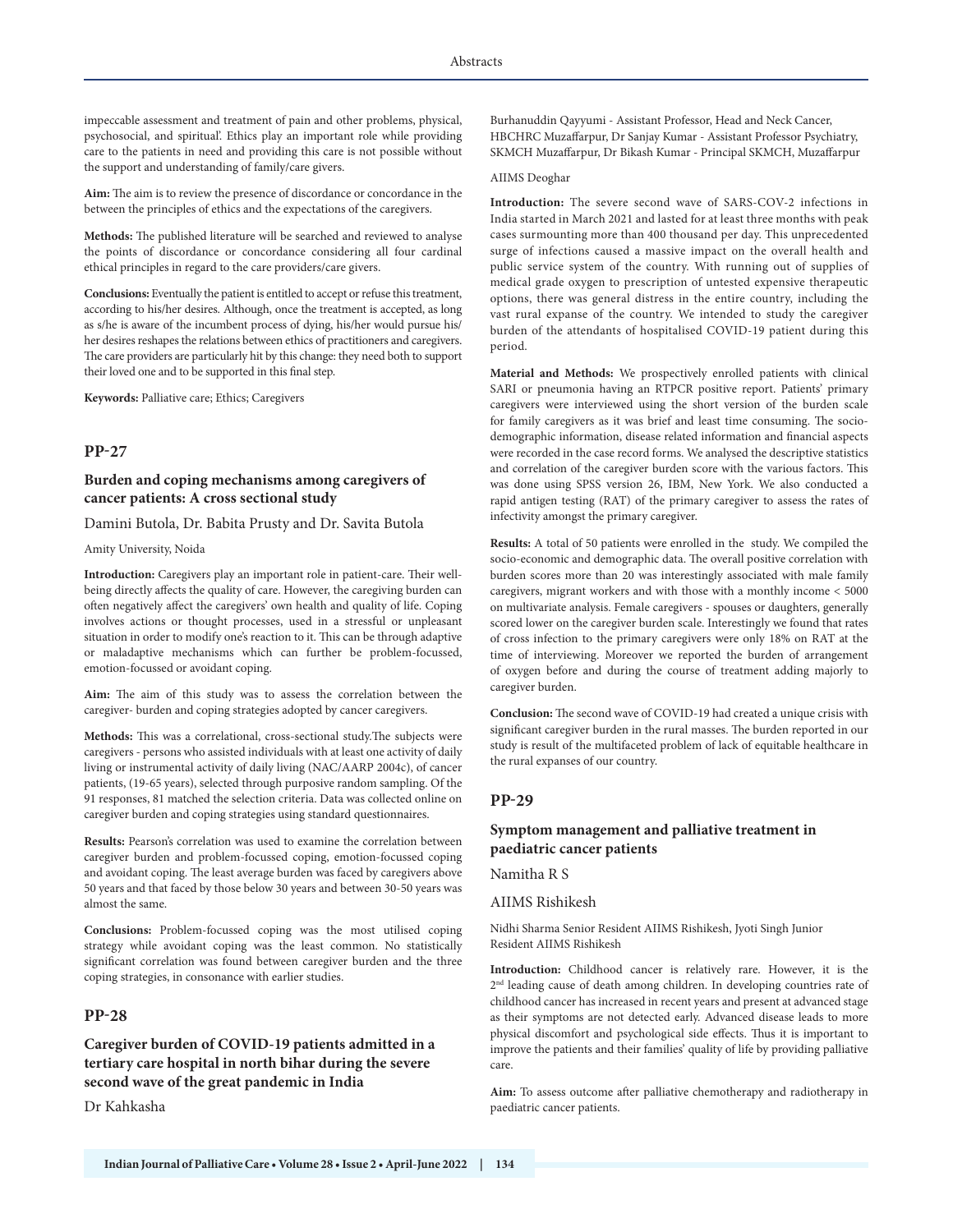**Method:** Single institution cross sectional retrospective study conducted between July 2018 to 2021. Paediatric patients with various metastatic malignancies were included in the present study. Following parameters were assessed: Age, gender, tumour type, site, stage, treatment received and outcome.

**Results:** Total 25 paediatric patients with metastatic cancer were registered during this period. Most common type of cancer included Ewing sarcoma followed by Wilms tumour. Age ranged from 8 months-15 years. Out of 25 patients, 12 received palliative chemotherapy, 4 received palliative radiotherapy, 9 received both palliative chemotherapy and radiotherapy. Lung was the most common site of metastasis. Most common symptoms observed and managed in these patients were pain, breathlessness and spinal cord compression. At present 20 patients are alive and are on treatment.

**Conclusion:** Paediatric population are not diagnosed at any early stage as their symptoms are not identified early. However, in advanced malignancy, their quality of life can be improved by providing symptomatic treatment.

#### **PP-30**

# **To study the clinical correlation between chemotherapy induced peripheral neuropathy (CIPN) with deficiency of Vitamin B12 and Vitamin D3**

#### Dr Rabiya Abdu Razak Malayil, Dr Sushma Bhatnagar

#### AIIMS New Delhi

**Background:** The prevalence of CIPN has been estimated to be 68.1% in the 1st month after administration of platinum (oxaliplatin/carboplatin) or taxane based antineoplastic agents (paclitaxel/Docetaxel).The incidence of coasting phenomenon is seen in 60% of patients at the end of cancer treatment. These agents have increased the overall survival rate of cancer patients but with development of debilitating side effects like motor and sensory symptoms-numbness, paraesthesia,dysaesthesias,loss of balance,muscle weakness and burning pain which poses a great challenge for oncologists to warrant a reduction in the dosage or stop the chemotherapeutic course to mitigate CIPN symptoms. Therefore, it is of at most importance to develop prophylactic measures to prevent CIPN so that the patients can be cancer free and not suffer from debilitating neuropathy induced by cancer treatment.

**Aim:** Improvement in chemotherapy induced neuropathic pain symptoms on VAS scale and SLANSS scale through selective nutritional supplementation.

**Materials and Methods:** A total of 103 patients with clinically diagnosed CIPN were enrolled in the study. After taking informed written consent, all the patients had undergone a baseline workup of Vitamin B12 and Vitamin D3 levels. They were categorised into two groups – Deficient group and Non deficient group. Deficient group had been given Gabapentin and the deficient component (either Vitamin B12 or Vitamin D3 or both) whereas the Non deficient group received only Gabapentin as primary treatment. Both the groups were followed up at an interval of 3 months and 6 months with SLANSS and VAS scale for assessment of neuropathic pain.

**Results:** 103 patients were enrolled in this study- 49 cases of Ca Breast,35 cases of Ca Lung and 19 cases of Ca Ovary, they were followed up for a period of 6 months. Mean age was 43.94 years (range 28 to 68 years) consisting of 72 females and 31 males respectively. A comparative statistical analysis was done between Gabapentin treated cases and those with Gabapentin + Nutritional supplementation cases at 6 months. The S-LANSS pain score (10.57 v 5.24, P < 05) and visual analogue scale score (3.91 v 2.88, P < 05) showed a significant improvement between Gabapentin alone and Gabapentin+Vitamin B12 at 6 months follow up. Likewise, the S-LANSS pain score (10.57 v 6.7,  $P < 0.05$ ) and visual analogue scale score (3.91 v 3,

P <.05) showed a significant improvement between gabapentin alone and Gabapentin + Vitamin B12+Vitamin D3 cases at 6 months follow up.

**Conclusion:** The current data shows the treatment of CIPN using Gabapentin + Nutritional supplements shows significant improvement in reduction of pain as compared to Gabapentin alone cases at 6-month followup. Therefore, we can recommend the use of nutritional supplements along with Gabapentin to mitigate the CIPN symptoms in cancer patients.

### **PP-32**

# **Utilisation of intravenous lignocaine infusion as multimodal analgesic for chronic refractory cancer pain management**

Dr Varun Shaileshbhai Yadav, Dr Ravi Umarania, Dr Bhavna Patel, Dr Priti Sanghvi

Gujarat Cancer Research Institute

**Introduction:** Patients with advanced cancer experience pain from progressive illness. Cancer pain is treated adhering to the WHO analgesic ladders. Some patients continue to suffer persistent pain and they are frequently unresponsive to escalating opioid doses. Lignocaine which is local anaesthetic with anti-nociceptive and anti-inflammatory property. Because of this property lignocaine appears promising approach in the management of chronic refractory cancer pain.

**Aim:** To evaluate the effects of intravenous lignocaine infusion on the chronic cancer pain and its short term efficacy and safety.

**Material and Method:** Prospective analytical study include 10 patients according to Inclusion and exclusion criteria. Patients enrolled in study received lignocaine infusion 4mg/kg in 100ml normal saline over 1 hour for consecutive 5 days. Pain intensity was assessed by VAS score and measured before and immediately after infusion. Vital are monitored and any side effects were noted. Patients were followed up after 2 and 4 weeks.

**Result:** Mean VAS score of  $1<sup>st</sup>$  day before infusion is 7.9 ( $\pm$ 0.73) which is reduced to 2( $\pm$  0.66) on 5<sup>th</sup> day and 3.1( $\pm$ 0.73) on 2<sup>nd</sup> week follow up. Also there were no need to increases dose of opioids. No major side effects were observed during or after infusion.

**Conclusion:** Intravenous infusion of lignocaine is effective for refractory chronic cancer pain without obvious side effects.

#### **PP-33**

### **Novel intervention of low-dose menthol application for neuropathic pain: 308 case studies from a nepal hospital**

Dr Ruth Powys, Ms Sunita Bhandari, Ms Purna Maya Thapa

Green Pastures Hospital

**Background:** Topical cold-induced analgesia with low-dose menthol for neuropathic pain (NP) is being explored internationally. Menthol selectively activates TRPM8 receptors in selected sensory neurones showing increased expression after nerve injury. Significant burdens of NP for spinal cord injury (SCI) and leprosy-affected patients (LAP) were previously highlighted in studies in Nepal: 51% (69/136) LAP had NP with moderate-severe impact on sleep (64%), mood (81%) and daily function (87%). Other international studies have shown similar results. NP in stroke patients is well recognised (41% central pain within first month).

**Objective:** To explore the effectiveness of topical menthol in mustard oil (alternatively sunflower oil) for NP in LAP, SCI and stroke.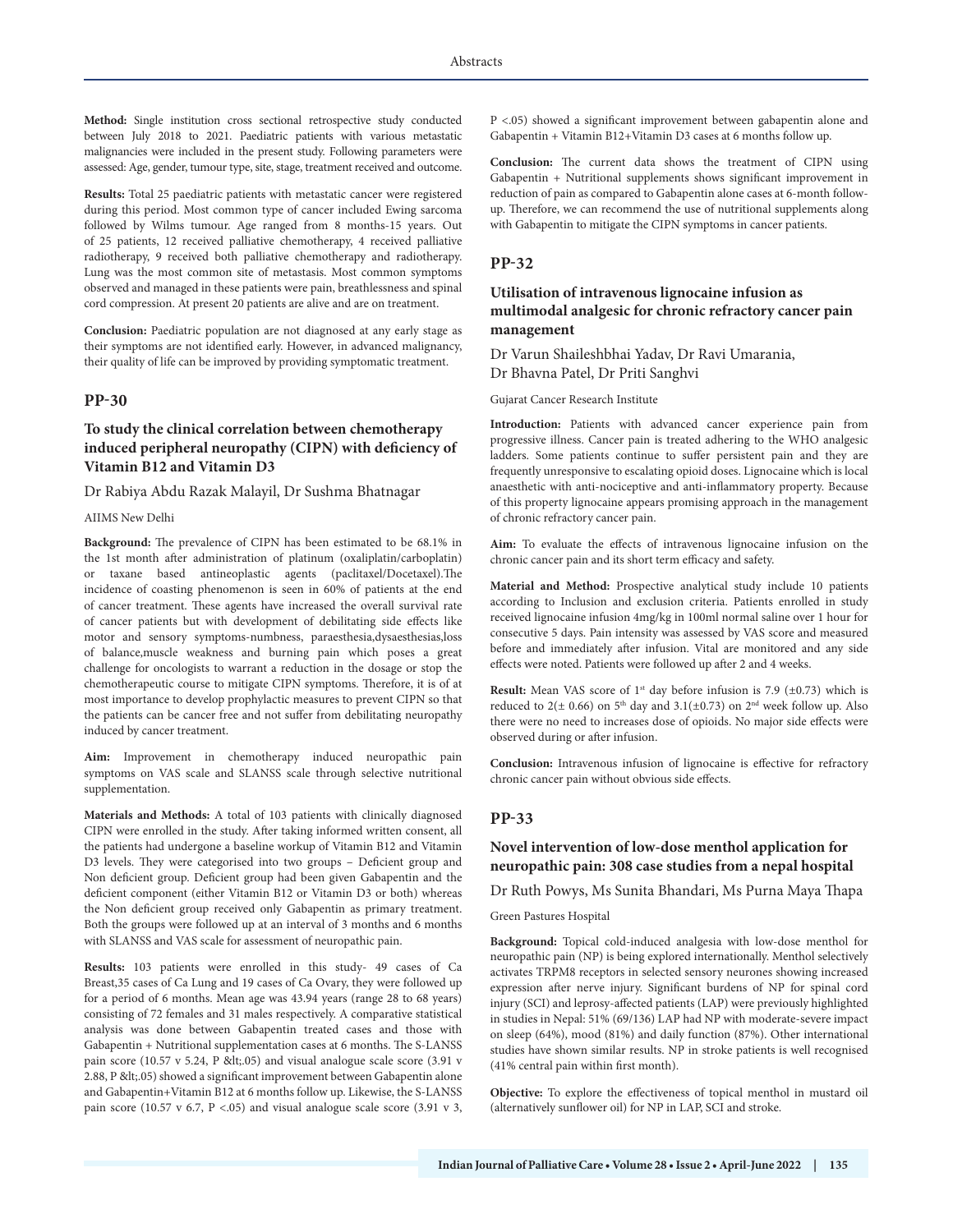**Method:** Case series using topical menthol 2 to 5% in mustard or sunflower oil applied to NP affected areas (& spine) twice daily for 6 weeks.

**Data collected:** 10-point Likert severity score; Brief Pain Inventory short form (BPISF); and Leeds Assessment Neuropathic Symptoms and Signs (LANSS) at baseline, 2-hour (2/24), 2-week (2/52) and 6-week (6/52) postapplication.

**Results:** 308. pain episodes in 178 individuals (133 LAP; 34 SCI, 11 Stroke). Maximum severity score 10/10. ≥30% improvement from baseline: 2/24=18% (34/186); 2/52=91% (71/78); 6/52=82% (37/45); 2.9% (9/308) reported total relief. Total BPI (score 110) ≥30% improvement from baseline: 2/24=13% (24/186); 2/52=71% (55/78); 6/52=87% (39/45). LANSS (score 24) ≥30% improvement from baseline: 2/24=25% (46/186); 2/52=82% (64/78); 6/52=71% (32/45).

**Conclusion:** Topical menthol to treat NP in LAP, SCI and stroke leads to significant relief. Controlled trials to test effectiveness of this novel intervention are required to confirm these results and the number needed to treat.

### **PP-34**

### **Breathe with ease - palliation of dyspnea in interstitial lung disease**

Dr. Dhanashri Kudal, Dr. Avinash Tiwari, Dr. Jayita Deodhar

Tata Memorial Hospital, Mumbai, Maharashtra

**Background and Aim:** Interstitial lung disease (ILD) is a rare chronic lung disease consisting of progressive fibrosis and scarring of lung parenchyma leading to dyspnoea, dry cough and ultimately, respiratory failure. Currently, the only approved drug for treatment of ILD with mild to moderate pulmonary fibrosis is pirfenidone. We hereby report a case of an advanced ovarian cancer patient with ILD in whom opioids and non-pharmacological management help in dyspnoea related to ILD by improving quality of life with decrease in O2 requirement.

**Case Description:** We present a case of 67 years old woman with recurrent ovarian carcinoma, with complaints of dyspnoea and dry cough, later diagnosed to be due to Interstitial lung disease. She had dyspnoea of grade MMRC-4, with a numerical rating score (NRS) of 10/10 and her SPO2 on room air was 88%. Chest auscultation revealed bilateral crepitations. She was treated with intravenous antibiotics, Pirfenidone, prednisolone and high flow O2 at 10L, but with no symptom improvement. She was started on oral Morphine 2.5mg q6hrly. We also started her on non-pharmacological measures of propped up position, pursed lip breathing, distraction and relaxation techniques, cool air over face and chest physiotherapy. After one week, she reported significant relief in severity of dyspnoea (3/10 on NRS) and reduction in O2 requirement to 2L. On her 2-month follow up, she needed lower dose of morphine and did not need any supplemental oxygen.

**Conclusion:** In this case, we observed that a comprehensive breathlessness management plan with low dose opioid and non-pharmacological measures improved dyspnoea and decreased hospital stay of a patient with ILD in an ovarian cancer patient.

# **PP-36**

# **How work related stress affects nurses in palliative care in Albania**

Meksi Andia, Shkurti Enkelejda, University of Medicine, Tirana, Albania

Institute of Public Health, Tirana, Albania

**Background:** Understand work related stress that nurses in specialised palliative care services in Albania experience and what are some of the aspects that impact stress due to providing care for terminally ill patients.

**Methodology:** In order to get some insights on the experience of work related stress of palliative care nurses in Albania, we conducted 15 individual semi-structured interviews with palliative care nurses. The interviews were audio recorded and transcribed in verbatim and then analysed using the thematic analysis framework approach.

**Results:** 4 main themes generated from the interviews that were related to work stress of nurses in palliative care were: *good team work, peer support and leadership*, nurses who worked as a team, supported each- other professionally and personally compared to nurses who mainly worked alone and had less team work tasks. Also, nurses who felt that they were respected and taking good care of from the group leaders or service managers and that their emotional needs were met by them, said that they didn't felt stressed. *Creating a good relationship with the patient and their family members* was considered very important to provide good home based palliative care. *Patient and family compliance* to treatment plan especially in home based palliative care context is an important factor on work satisfaction and performance from the nurses. Another, theme that came up from the interview was related to *work expertise*, nurses who had more work expertise were less likely to be stressed than the young ones.

**Discussion:** Despite the fact that the majority of the nurses felt that they didn't experience high levels of or chronic stress due to their work, few of them mentioned some barriers that could affect indirectly to work related stress such as high work load, lack of transportation means and medical equipment, and lack of professional barriers.

**Conclusions:** Occupational and mental health care should be provided to nurses and other health professionals working in palliative care in order to enhance their awareness on work related stress and use of preventive strategies.

### **PP-38**

### **Pre-operative symptom burden among cancer patients– A prospective observational study**

Nimish Singh, Dr. Mayank Gupta

All India Institute of Medical Sciences, Bathinda

**Introduction:** Cancer patients experience a multitude of symptoms which can negatively impact patients' quality of life and function while increasing caregiver burden.[1] One of the most critical aspects of symptom management is routine symptom assessment and reassessment—which allows symptoms to be recognised, diagnosed, treated and monitored over time. A knowledge of the types of symptoms affecting the patients and their effective management can go a long way in not only improving the outcome of patients but also in improving their quality of life. The present prospective study therefore aims at assessing the presence and severity of various symptoms in cancer patients presenting to the PAC clinic.

**Aim:** The aim of this study is to assess the presence and severity of various symptoms among the cancer patients presenting at the pre-Anaesthesia check-up clinic

**Material and Method:** Data from adult patients  $\geq$  18 years of age with known/suspected diagnosis of cancer and presenting to PAC clinic was collected. Self-report/caregiver/caregiver assisted assessment of symptoms using the "Edmonton Symptom Assessment Scale" (ESAS) was conducted at the time of the patient's presentation to the PAC clinic by an independent physician or nurse unaware of the nature of the study.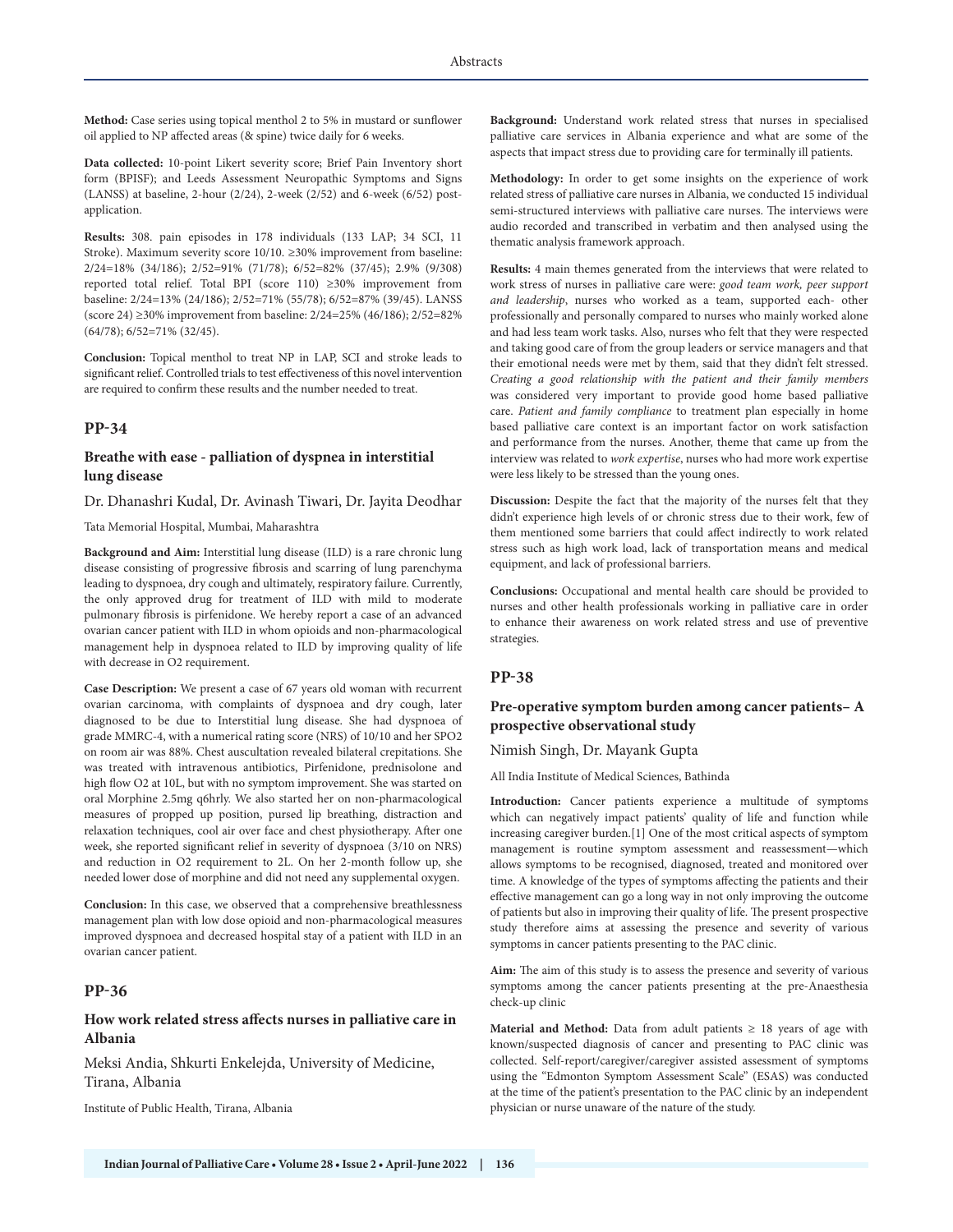**Results:** The average age of the patients was 51.9 years out of which 69.9% were females. Genitourinary cancers were the most common cancers among females. Forty six percent of patients had moderate to severe pain symptoms with a mean pain score of 3.6. The mean scores reported by patients for anxiety were also 3.6.The mean ESAS scores were highest in terms of wellbeing and restriction of movement being 4.38 each. Nausea and shortness of breath were the least important symptoms reported by the patients.

**Conclusion:** We found a very high symptom burden among cancer patients coming to the PAC clinic. This necessitates the routine assessment and management of symptoms in cancer patients presenting to PAC clinics.

#### **PP-39**

#### **Assessment of depression and anxiety in patients attending palliative medicine outdoor patient department**

#### Dr Pratyasa Padhi, Dr Vinod Kumar

#### AIIMS, New Delhi

**Introduction and Aims:** The prevalence of depression in cancer patients ranges from 4.5% to 58%. Anxiety disorders have also been detected in cancer patients. Besides, there is often a high correlation between depression and anxiety in patients with cancer. Many patients with cancer experience mental health problems that represent clinically significant issues in their own right. Aim of the study is to assess prevalence of depression and anxiety in patients attending palliative medicine Outdoor Patient Department. The results can be used to understand the need of screening for depression and anxiety in patients of advanced cancers and address the relevant concerns in order to improve the quality of life of such patients.

**Methods:** Prospective observational study using Hospital Anxiety and Depression Scale-A(Anxiety), D(Depression) for assessment of depression and anxiety in patients attending palliative medicine OPD.

**Results:** Currently, the study is ongoing. 30 patients who came to palliative medicine OPD, were assessed using the HADS-A, HADS-D questionnaire. 8 patients were found to be cases of depression, 10 patients had borderline depression and 12 patients were normal. 5 patients had anxiety, 10 patients had borderline anxiety and 15 patients were normal.

**Discussion and Conclusion:** This study after completion shall give insight on prevalence of depression and anxiety in patients of receiving palliative care and shall assess the need of treating it. Depression being a significant determinant of quality of life, needs to treated in order to ensure a good quality of life in such patients.

**Abbreviations:** HADS- Hospital Anxiety Depression Scale, OPD- Outdoor Patient Department

**Keywords:** Depression, Anxiety, Palliative Medicine

#### **PP-40**

### **Psychosocial suffering in palliative care: a review of two case studies**

#### Dr. A. Latha, Dr. Srikanth Srinivasan

#### AIIMS Jodhpur

**Background:** Palliative care comprises a holistic approach in addressing the needs of patients. Sorting out psychosocial issues helps patients facing end of life situation to die with peace.

**Methodology:** The two case studies from a palliative care unit in Puducherry enlightens the comprehensive palliative care approach used by the palliative care team to manage the psychosocial concerns of end of life patients. Mr.X, a 70 years old married male, lived a comfortable life with two girl children. At one point of time, lost all his wealth due to family issues. His wife left him leaving behind him alone with two daughters. He went abroad to earn and did not return for more than 10 years and relatives with help of embassy they brought him back to India, got touch with first daughter,helped her married and lead a lonely life. In due course suffered from carcinoma lung with metastasis. When he was seriously ill, was brought to palliative care unit. His physical needs were sorted out. His psycho social concern was that he felt guilty for not done anything to second daughter and he was feeling guilty for what was happened in the past,wanted to ask sorry from his wife but he felt that was impossible. The palliative care team contacted his wife, apprised her the situation of Mr.X and requested her to come with the daughter and meet her husband. After continuous efforts, she came and talked with him. He was able to see and talk to his younger daughter and asked sorry from his wife after 30 years. He died on the third day after this meeting with satisfaction. Mrs X with hypopharynx cancer came to palliative care OPD asking for euthanasia. Her concern was in connection to her daughter's two years of school dropout issue due to her cancer care. The palliative care team made arrangements for her daughter's schooling she was on palliative tracheostomy. The patient died peacefully after two months of palliative care and later her daughter has completed her plus two education.

**Conclusion:** Relief of suffering is a central goal for palliative care. Achievement of this goal can be difficult if psychosocial concerns are not addressed.

**Keywords:** cancer, palliative care, psychosocial

### **PP-41**

### **Anxiety and depression in adult advanced cancer patients admitted in a respite palliative care unit**

Dr. Tanvi Shinde

Tata Memorial Hospital

**Introduction:** Our hospital's Respite Palliative Care Unit [RPCU] is the first of its kind in India where patients are admitted briefly for symptom control, psychosocial support, and empowerment of caregivers. This study focuses on presence and change in anxiety and depression in advanced cancer patients from admission to discharge.

**Method:** This study is a retrospective observational analysis of medical records of admitted patients for at least 7 days to RPCU from August 1 to October 30, 2021. Anxiety and depression have been measured by Generalised Anxiety Disorder 7 [GAD 7] and Patient Health Questionnaire 9 [PHQ 9] respectively at admission and discharge, according to standard care. Longitudinal change and influencing factors were determined using relevant statistical analyses.

**Results:** Of 57 patients admitted in the study period, 30 patients met the eligibility criteria. Majority were women (23, 76.6%) and the median age was 46 years. All patients had solid tumour, one had a haematological tumour. The median duration of admission was 9 days. On admission, anxiety was detected in 23 (76.6%) and depression in 26 (86.6%) patients. Moderate to severe anxiety was present in 16 (53.3%) patients on admission and 12 (40%) on discharge. 16 (53.3%) patients had moderate to severe depression on admission and 19 (63.3%) patients on discharge. There was a slight reduction in median score on GAD-7 (12 to 10) but no change in PHQ-9 score from admission to discharge (13). There was significant association between anxiety and depression with pain, breathlessness and fatigue, both at admission and discharge.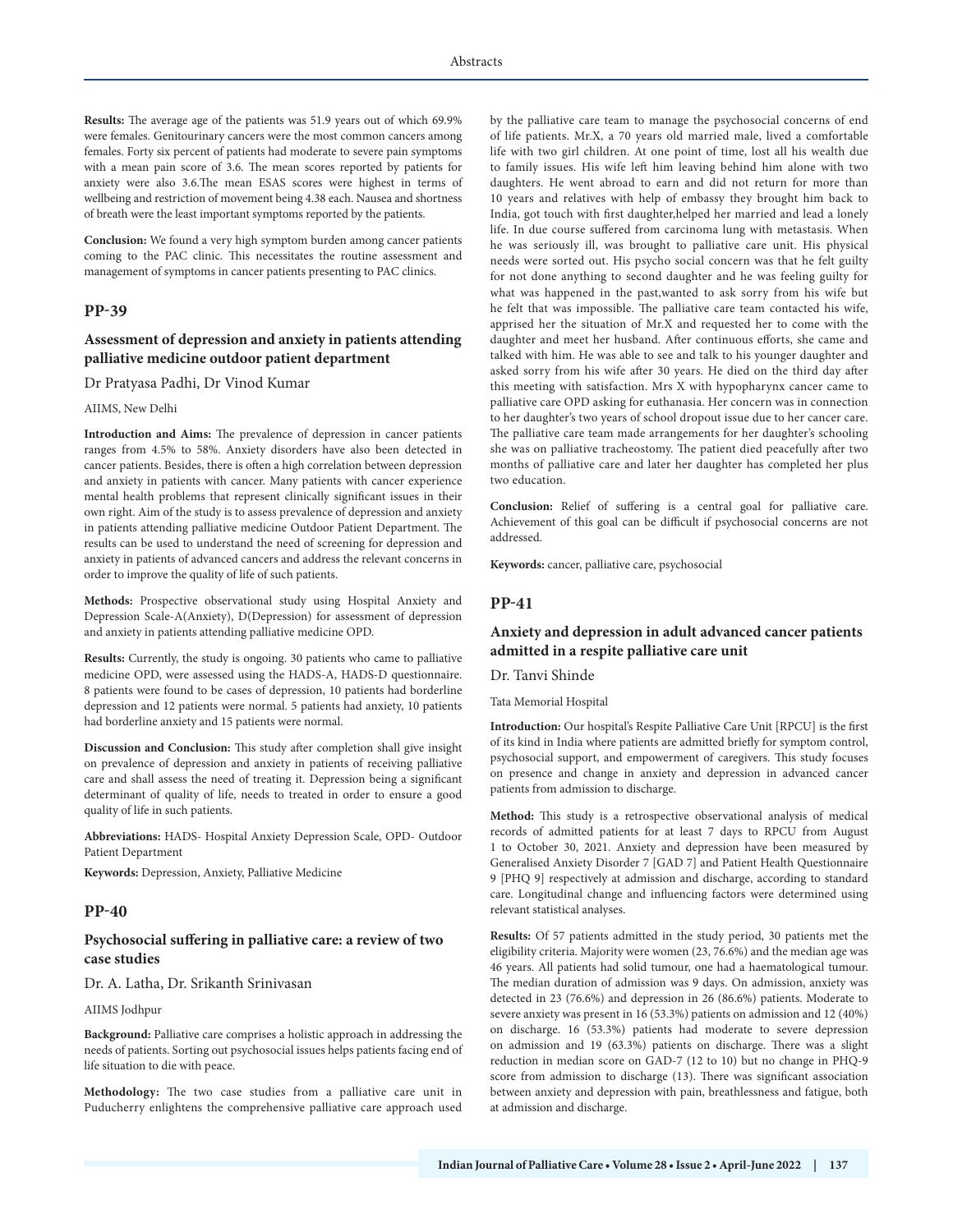**Conclusion:** Anxiety and depression were present in 70-80% of advanced cancer patients admitted to RPCU which changed minimally at discharge. This highlights the importance of psychosocial assessment and need for intervention in RPCU.

# **PP-42**

### **A qualitative study to assess the quality of life of critically ill patients through home based palliative care**

Dr. Manoj Kamal, Mamta Parihar, Hanife MacGamwell, Arvind Kumar Sharma, Ramswaroop Garva

#### AIIMS Jodhpur

**Introduction:** The aim of palliative care is to provide the quality of life not the quantity of life. It is specialised medical care for people living with a serious illness patient may receive medical care for their symptoms, along with treatment intended to cure their serious illness. The best place to live in the whole world is a home. A person feels most satisfied when he is at home with his family members. Which is even more prominent when a person has a life limiting illness. The quality of life effects immensely with the diagnosis of an incurable disease such as cancer.

**Methodology:** A total number of 28 registered patients with the diagnosis of cancer were visited at their homes for providing palliative care as a volunteering service. A phenomenological approach was used to assess their lived experience with cancer and their understanding about palliative care. 10 participants were also assessed for their satisfaction for the home care by the volunteer teams. The in-depth interviews were used for data collection. The participants responses were recorded and then translated into English language. Two of the participants were dead before the completion of the interviews. After decoding of the responses various themes and subthemes emerged.

**Result:** The result showed that almost all the participants major concerns were effective pain management, changes in physical and mental thought process, changed perspective towards life, depression, uncertainty about life and injustice by the supreme power. Participants also exhibit a higher rate of satisfaction with the services of palliative home care. A significant difference between the pre and post home visit was observed in addressing the total pain of the participants.

**Conclusion:** The study suggested that there is a certain trajectory of living pattern in patients with cancer and chronic diagnosis. The quality of life can be improved with the assistance of home-based palliative care to lessen the burden and anxiety of the patient, caregiver and the family. Furthermore, the study recommends that the implementation of policies and program to make home care available for patients confined to their homes can improve their perspective towards life.

**Keywords:** Quality of life, Palliative care, home care.

#### **PP-43**

# **Relationship between so called "best possible care" and end of life care and quality of bereavement services in a cancer hospital**

#### Dr. Amit Jain, Dr. S Khanna

Dharamshila Narayana Superspeciality Hospital, Delhi

**Introduction:** End of Life Care of patients is a complex process with a sole aim of reducing sufferings. It required a complex decision-making communication between the Physician, Nurses, patients and family members.

**Aim:** To study the Effectiveness of the EOLC and Care between Physicians, Patients and Family members and to assess Bereavement service.

**Methods:** Cross-sectional study in DNSH, Delhi. A Questionnaire was designed and was filled by Doctors, Nurses and Family members who were involved in EOL conversations**.**

**Results:** Of the 80 patients admitted for EOL in DNSH between July 21 to Oct21, it was found that Oncologists, who were directly in care of patients have communicated the patients n family members about the Prognosis but still continued For ICU shifting, Ventilatory requirement (if patient family wishes), Investigations and other Invasive Interventions like Haemodialysis as that all included in Best Possible Care available to them. Advanced Care Directives were taken by Intensivists in 10 % of patients when patients already been shifted there. Nurses have better EOL communication skills than Physicians. Bereavement Calls were never been made so far from ICU. Around in 15% of cases, Physicians received updates of funerals and other things on mobile as a message

**Conclusions:** Lack of communications skills in EOLC and bereavement policy to be developed effectively.

#### **PP-44**

# **Occupational therapy in non-cancer palliative care: An uphill climb**

Dr Sriharika Prakash, Mrs Jyoti Inamdar, Dr. Mohamed Adnan Khan

Sukoon Nilaya Palliative Care Centre

**Introduction:** There exists a myriad of non-cancerous conditions in palliative care that have a high symptom burden, a variable disease course and prognosis. It not only affects the patients, but also their families/ caregivers. In the holistic approach of palliative care, where every patient has a unique set of difficulties, a great challenge emerges in identifying and providing a patient centred and goal-oriented approach to attain an ideal quality of life in spite of the prognosis.

**Aim:** (1) To assess physical and functional limitations and provide various occupational, adaptive and adjunctive therapies to intervene, and thereby evaluate the results. (2)To describe the socioeconomic & architectural barriers that hinder adherence to rehabilitation.

**Methodology:** 28 patients and their caregivers from a single unit urban setup were identified. Paper based version of Functional Independence Measure and Functional Assessment Measure (FIMFAM) scale and a socioeconomic assessment by the medical social worker were used to evaluate.

**Results:** A significant improvement was noted in the FIMFAM scores of all the patients. The patients and caregivers had a better understanding of their physical and functional limitations. The FIMFAM scale and MSW assessment also proved beneficial in deciding interventions suited to their socioeconomic and vocational settings.

**Conclusion:** Occupational therapy involves scrutinising every factor pertaining to a patient and the family/caregiver including their socioeconomic and vocational settings. Once assessed in detail, the interventions significantly improve the patient's quality of life, and also satisfactorily decrease the caregiver/family burden.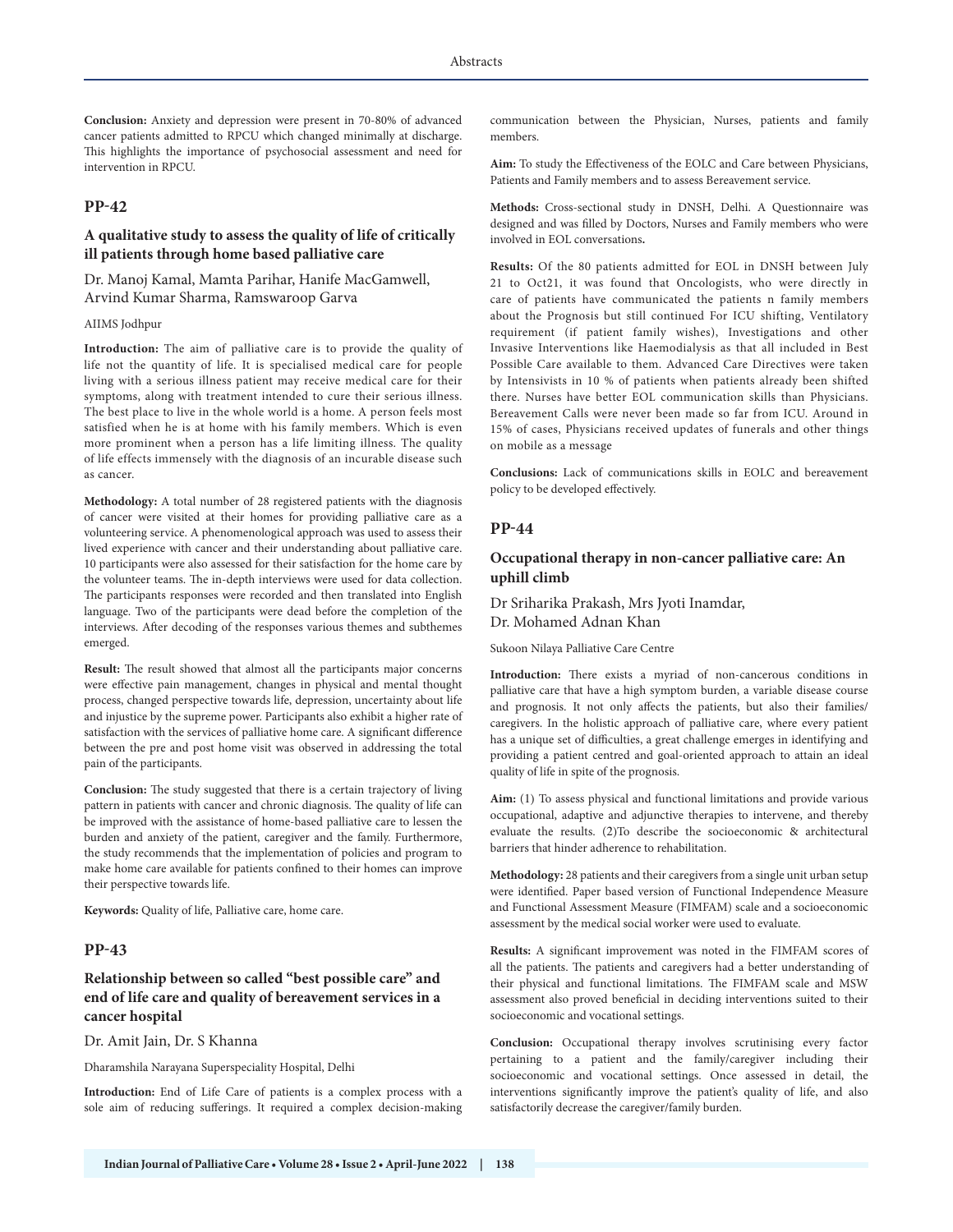# **PP-45**

# **There is an end to cure but no end to care**

Dr. Nidhi Adarshi

Pacific Dental College and Hospital, Udaipur, Rajasthan

**Introduction:** The goal of palliative care is to relieve the suffering of patients and their families by the comprehensive assessment and treatment of physical, psychosocial, and spiritual symptoms experienced by patients. The importance of dental care is often overlooked due to the omission of the dentist as a member of the palliative care team. Many terminal patients exhibit oral difficulties that affect their quality of life. Palliative care dentists must exhibit empathy, compassion, and must be excellent communicators. Dentists can play an important role in alleviating both the physical and psychological pain of dying. This paper describes the role of oral physician in palliative care.

**Aim:** Prosthetic rehabilitation of surgically created defect in a patient with post operated cases of carcinoma.

**Methods:** Rehabilitation of surgically created defect using implant with fixed prosthesis.

**Result:** Permanent rehabilitation of defect was done using implant with fixed prosthesis.

**Conclusion:** A trained oral physician shall be a necessary team member for the oncologist or radiotherapist or other doctors of the palliative care team of head and neck malignancies for management of surgically created defect. By this paper we are trying to highlight on the role and need of an oral physician in palliative care practice.



Presented By: Dr Nidhi Adarshi, (PG IInd Year), Oral Medicine and Radiology, Pacific Dental College and Hospital, Debari, Udaipur, Rajasthan (India). nidhiadarshi3626@ gmail.com/adarshinidhi@gmail.com.

# **PP-46**

# **Division activities @ hospice - helping terminally ill patients to cope with their overall well-being in palliative care setup**

Divya G, Michelle Normen

Karunashraya (Bangalore hospice trust)

**Introduction:** Patients dealing with advanced cancer are often challenged with problems related to their impending physical decline, changes in self and family relationships. In the hospice setting, the role of holistic palliative care delivery to relieve suffering can also be provided in the form of diversion therapy. Previous research evidence demonstrates that individuals with cancer who participate in the creative arts receive an opportunity to learn more about themselves, regain a sense of control, and develop stronger social bonds that can improve their overall well-being.

**Aim:** To understand patient experiences and coping after involving in diversion activities while in hospice care

**Material and Method:** We plan to conduct a qualitative study which will use a semi-structured interview schedule based on themes of healing, positive distraction, branding, de-institutionalisation, destressor and way finding (adapted from Miller MF & Kravits K,2013).

**Results:** The results of the proposed study will help us understand the benefits of diversion activities and the impact it has on patients' experiences of their self and relationships while being in hospice care. The results will also help hospice care providers tailor-make diversion activities to suit individual needs better.

**Conclusion:** In conclusion, diversion activities in the form of music, creative art and crafts, board games and comedy shows which are organised for patients in hospice care can have positive benefits. The outcomes could be in the form of improved coping, reduction in distress, improved quality of interactions which would help them engage meaningfully when living with a life-limiting cancer.

# **PP-47**

# **Return to work after curative cancer therapy and the barriers associated with it**

Dr. M.S. Biji, Dr. Praveen kumar Shenoy, Dr. Vinin N V, Sheeja Nellikka,Riyas, Dr. B. Satheesan

Malabar Cancer Centre

**Introduction:** Medical advancements and improvements in supportive care has resulted in better survival rates in cancer. However return to work(RTW) after completion of cancer treatment is a challenge and receives far too little attention among cancer survivors.

**Aim:** To study the proportion of individuals returning to work after completion of their cancer treatment and the barriers preventing them.

**Methods:** This was a prospective cross sectional study started in March 2021. Patients between 20- 65 years of age with employment prediagnosis and having completed atleast one year after their anticancer treatment were enrolled in the study after getting informed consent. Data collection was done through direct interview by investigator.

**Results:** A total of 114 survivors with mean age 50.4(range 25-61) years participated. Males constituted 79.8 %(N=91).Sixty two (54.4%) survivors belonged to the upper lower socio- economic status. Fifty one (45%) had early stage cancers(stage 1 and 2). with Head and neck primary (n=65,57%) being the commonest. Nearly 55%(N=63) of our survivors returned to work after completion of their treatment and mean satisfaction score among them was 7.6(range 3-10). Fifteen survivors (13%) had to change their occupation after cancer treatment. Among those who did not RTW, the reasons were physical barrier in 56%(N=29) followed by combined physical and psychological barriers in 21.5%(N=11). There were no other earning members in the family of almost 50% of the survivors.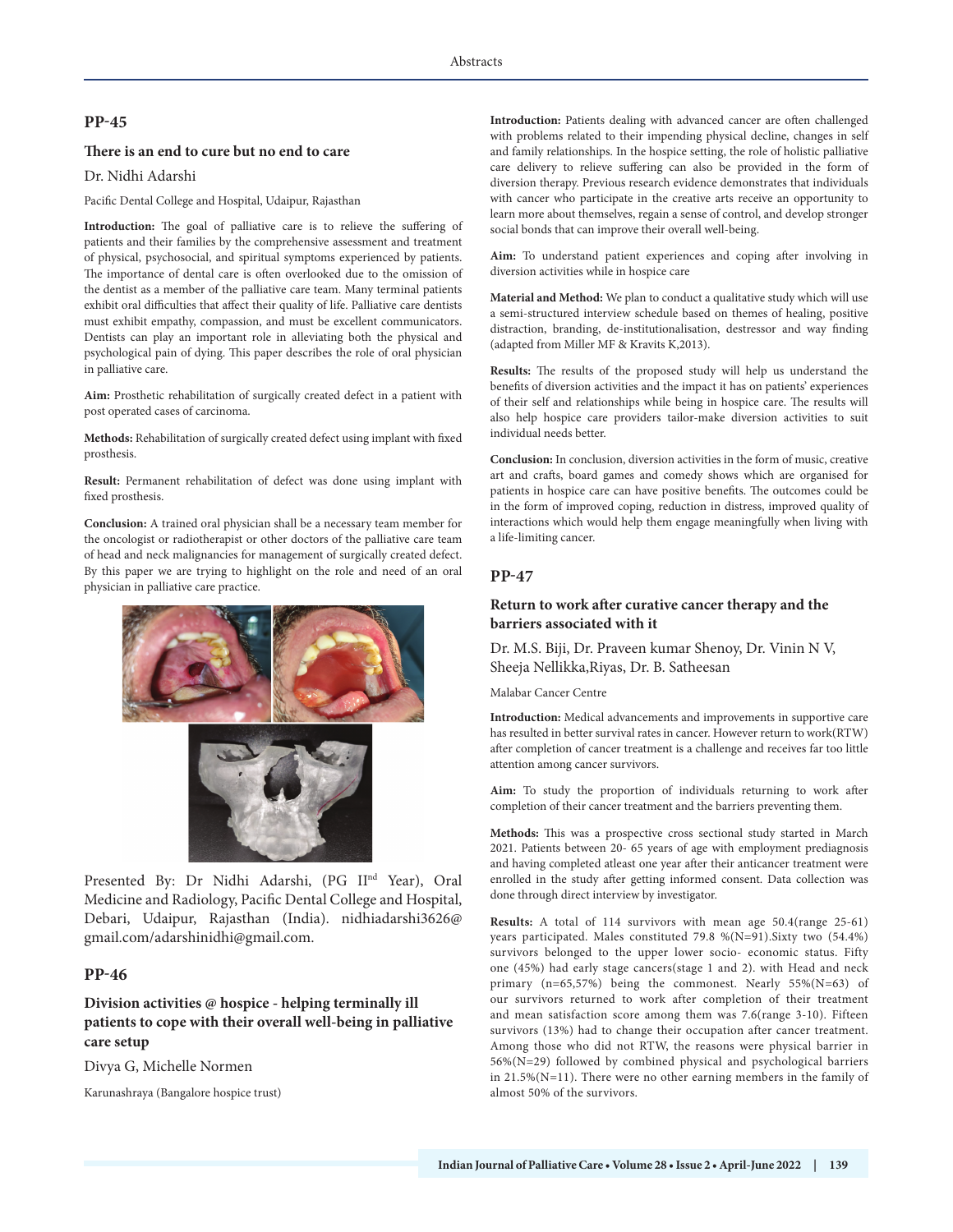**Conclusions:** The overall rate of RTW in our population was 55% which was comparable to other studies from Asia. Interventions directed at addressing the barriers interfering with RTW need to be formulated.

Ethics approval: No 1617/IRB-IEC/13/MCC/25-3-2021/4 Dated 8<sup>th</sup> April 2021

# **PP-48**

# **Holistic dentistry: Role in palliative care and spiritual healing**

Dr. Kanchan Malawat, Dr. Jaya Mathur

Pacific Dental College

- Palliative care is an approach that improves the quality of life of patient with life threatening illness and their families through disease specific treatment, symptom control and psycho- socio -spiritual care.
- In similar manner, 'Holistic Dentistry ' also known as ' Biologic Dentistry ', acknowledges and deals with the mind, spirit and body of the patients and not just their teeth.
- Palliative care being multidisciplinary should include a dentist to treat patients exhibiting oral problems such as xerostomia, candidiasis, mucositis, poor oral hygiene, multiple caries, loss of masticatory functions, etc.
- The above problems indirectly affect nutrition, emotional, social and spiritual wellbeing.
- Who else can do it better than a holistic dentist who takes into consideration a person's overall health while planning and evaluating dental health.
- Healing itself is a miracle as how a process occurs to bring health, healing and wholeness back into injured person's life.
- It includes ' Great Chain of Being'-
	- Spirit
	- Mind
	- Body

Where spirit occupies the highest in the hierarchy.

- Regarding the concept of Palliative care, there may be limits to cure, but care and comfort have no limits.
- Its all about adding life to their days and not just days to their life.

### **PP-50**

# **Indwelling tunnelled catheters (ITC) for the management of malignant ascites and malignant pleural effusion: Experience in a tertiary cancer hospital in Indian scenario**

Praneeth Suvvari, Abhijit Nair, Shyam Prasad Mantha

Basvatarakam Indo American Cancer Hospital & Research Institute, (BIACH & RI), Hyderabad

**Introduction:** Malignant Ascites (MA) poses significant symptom burden in patients with peritoneal malignancies at the end of life. Various treatment options are available and Indwelling Tunnelled Catheters (ITC) have the advantage of increased patient comfort being soft on abdomen, less painful, easy to tap fluid, and less chances of infection etc.

**Methods:** A total of 10 patients underwent insertion of ITC after proper counselling and assessment. 9 patients with MA and 1 patient with Malignant pleural effusion, underwent ITC placement Insertion was done in operation theatre under combined ultrasonogram and fluoroscopy guidance.

**Results:** 7 out of 10 patients had favourable outcomes in terms of symptom free days spent at home at end of life.

**Conclusion:** ITC's are a suitable option to manage symptoms in patients with terminal malignant ascites. Careful patient selection and proper education of the caregivers will increase the success rates of procedures.

# **PP-51**

# **Synchronous pericardial effusion and superior venecava obstruction in a case of advanced neuroendocrine tumour of lung**

Alice thankachan, Prof. Dr. Sushma Bhatnagar

#### Aiims, New Delhi

In the modern era of Medicine thoracic neoplasms and thrombosis induced by intravascular catheters account for the major cause of obstruction of superior venecava. Patients with ca lung, Non-Hodgkin's lymphoma, mediastinal tumours and thymic neoplasms develops SVC obstruction during their disease course<sup>1</sup> and it is associated with poor prognosis and a decreased overall survival2 . Malignant pericardial effusion can be due to direct involvement of tumour itself or due to cancer directed therapies including chemotherapeutic drugs, radiotherapy<sup>3</sup> and when it is associated with symptoms it may suggest an impending tamponade, an emergency which requires urgent surgical intervention. We report the case of an unusual presentation of neuroendocrine tumour of lung and SVCO with cardiac involvement. Echocardiography guided pericardiocentesis was performed in this case which presented with shortness of breath and features of right heart compromise. This case highlights the necessity of retaining a high end of clinical suspicion in such cases which if promptly identified can have important outcomes in the survival of patient. This reporting aims to alert the medical fraternity regarding simultaneous occurrence of two oncological emergencies having high mortality & morbidity.

#### **References**

- 1. The superior vena cava syndrome: clinical characteristics and evolving etiology.Rice TW, Rodriguez RM, Light RW,Medicine (Baltimore). 2006;85(1):37.
- 2. Prognostic Indicators of Outcome in Superior Vena Cava Obstruction in Lung Cancer,G. Rodrigues,K. Chu,International Journal of Radiation Oncology, Biology, Physics 69(3), S185,01- 11-2007, DOI: https://doi.org/10.1016/j.ijrobp.2007.07.336
- 3. Richard I, Robinson B, Filice G, Miskoff J. Primary Lung Adenocarcinoma Presenting with Pericardial Tamponade in a Young Adult: A Rare Case Presentation. *Cureus*. 2020;12(1):e6827. Published 2020 Jan 31. doi:10.7759/ cureus.6827

# **PP-52**

# **Quality of life and symptom burden in patients with haematological malignancies receiving haematopoietic stem cell transplantation: A prospective observational study"**

Neethu Susan Abraham, Dr Sushma Bhatnagar, Dr Seema Mishra (AIIMS, Delhi)

Aiims, Delhi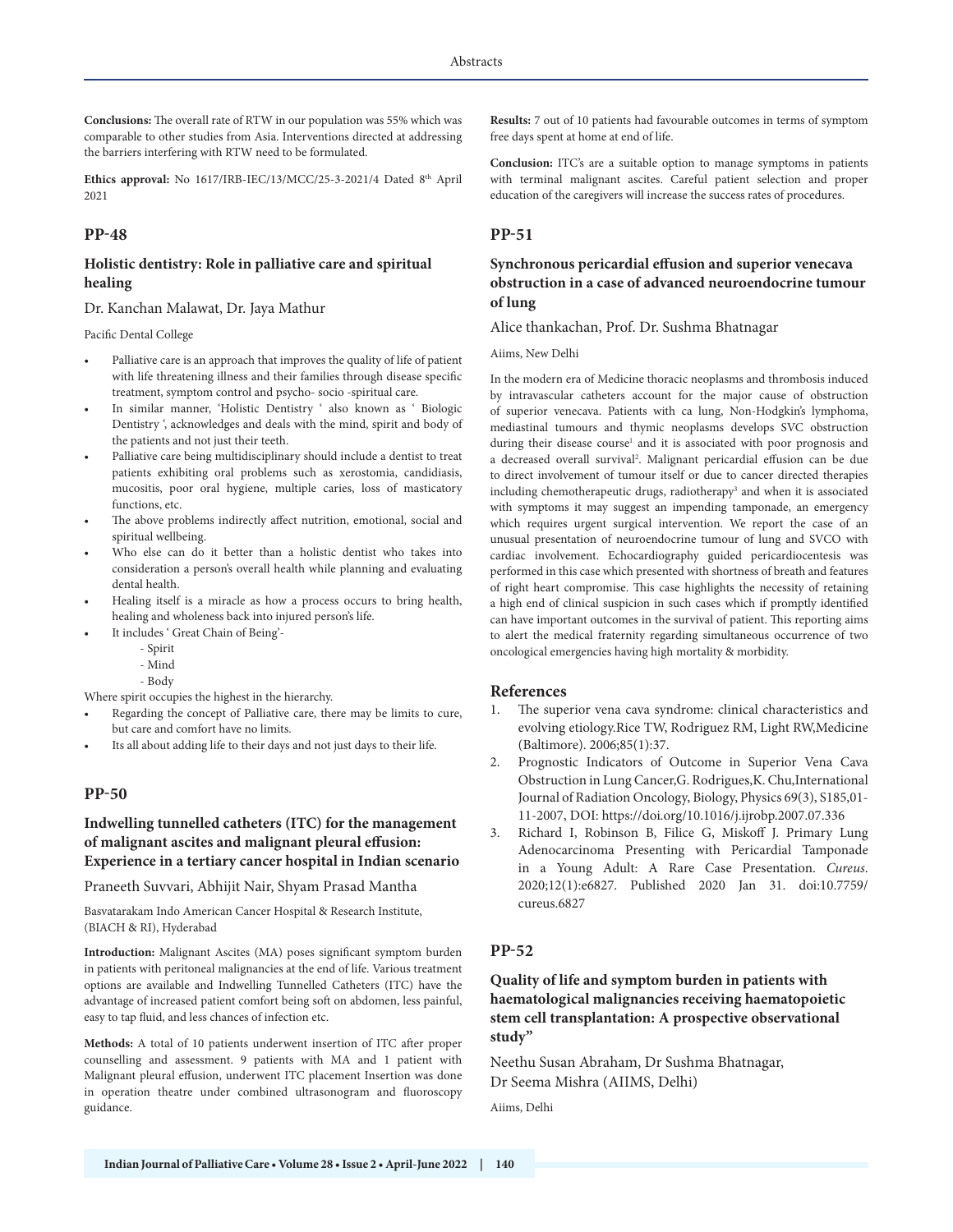**Background:** Haematopoietic Stem Cell Transplant (HSCT) is one of the most intense form of treatment which can be threatening to life, but can give the hope to cure. The Quality of Life (QOL) has become a major end point for HSCT as over the years the long-term survival rate has improved. Prospective studies which provide valuable information on QOL is important to give the patients a better understanding of the endpoint further.

**Aims:** To assess the Quality Of Life and Symptom Burden of haematological malignancy patients at admission to hospital for HSCT, at 1 month and at 3 months following HSCT using FACT-BMT Scale and r-ESAS.

**Methods:** This prospective observational study was done on haematological malignancy patients who were admitted for HSCT in Dr. B.R.A IRCH, AIIMS. The study subjects were assessed by semi-structured socio demographic and clinical proforma & FACT-BMT Scale and r-ESAS at the time of hospital admission for transplantation, on day 30 (~1 month) & day100 (~3 months) of transplantation.

**Results:** A total of 68 patients were included in this study. A total of 8 patients expired during the study period and 1 patient was lost to follow up. The mean age of the sample was 42.92±14.78. There were 44(64.71%) males and 24(35.29%) females. Out of the 68 patients enrolled, the most patients were having multiple myeloma 48.53%(n=33), followed by Non Hodgkin lymphoma 22.02%(n=15). The FACT-BMT scores have decreased from baseline (F0) to first follow up (F1) and then increased in the third follow up (F2). The maximum ESAS mean score was for tiredness (2.13±2.03) among all other symptoms at the baseline (F0) as well as at 1 month (F1)  $(5.31\pm2.29)$ and at 3 months (F2) (1.27±1.98).

**Conclusion:** Symptom burden is the highest in the first month after BMT, which comes down later. QOL improves with time. It is very necessary to have assessment of symptom burden to provide good quality of life in such group of patients.

**Keywords:** Haematopoietic Stem Cell Transplant, Quality Of Life, Haematological malignancy.

#### **PP-53**

### **Prevalence of anaemia in patients presenting to a palliative care unit of tertiary care center in india: A retrospective study**

Bishnu Prasad Shrestha, Dr Sushma Bhatnagar

AIIMS, New Delhi

**Introduction:** Anaemia is a global public health problem and common clinical finding in cancer patients. The causes of anaemia are multifactorial. Anaemia causes fatigue, weakness, dizziness and shortness of breath; some of them might be so debilitating with adverse quality of life.

**Aim:** The aim of this study was to study the prevalence of anaemia in cancer patients presenting to palliative care unit.

**Material and Method:** This is a retrospective study done on 440 patients admitted in Palliative care ward over a period of 10 months in DR BRAIRCH, AIIMS, New Delhi, meeting eligibility criteria. Haemoglobin results were recorded and analysed in terms of various factors.

**Results:** Out of 440 patients, 234 were female. Based on World Health Organization criteria, anaemia was found in 88 % of men (Hb <13g/dL) and 72.6% of women (Hb <12 g/dL). Similarly, based on ICMR classification, 2 patients were having very severe anaemia (Hb<4g/dL), 48 patients were having severe anaemia (Hb 4-6.9g/dL), 60 patients were having moderate anaemia (Hb 7-9.9 g/dL) and 69 patients were having mild anaemia (Hb 10- 10.9 g/dL).

**Conclusion:** Anaemia is highly prevalent in patients presenting to palliative care ward and is a major cause for symptom burden and poor quality of life. Management of anaemia in cancer patients is challenging and important as well. It is important to identify and treat anaemia right from the beginning to increase the efficacy of cancer treatment and improve the quality of life with potential decrease in frequency of hospital admission.

#### **PP-54**

# **Use of indwelling peritoneal catheter for management of recurrent ascites in patient having terminal malignancy**

### Lekha Vijaykumar Raval, Dr. Ravikumar Umarania, Dr. Bhavna patel, Dr. Priti Sanghavi

Gujrat Cancer And Research Institute, Ahmedabad

**Introduction:** Patients with recurrent malignant ascites need repeated tapping with multiple needle punctures, frequent hospital visits which ultimately hamper the quality of life of patients and their caregivers.

**Aim:** Aim of this study was to assess effectiveness of Indwelling peritoneal catheter in symptoms control, its complications and improvement in the quality of life of patients and their care givers.

**Material and Method:** presented with the history of repeated therapeutic paracentesis and met with all inclusion criteria were selected for the procedure. They were evaluated for symptom relief(using Ascetic symptom inventory 7), complications and improvement in quality of life post procedure as weekly follow up.

**Results:** All 10 patients had successful catheter insertion with immediate relief in physical symptoms i.e. abdominal pain, fullness, fatigue, breathlessness, nausea, decreased appetite. ASI 7 score was reduced from  $29.5(\pm3.1)$ to 13.9( $\pm4.01$ ) post procedure. No any immediate complications were noted. 20%,two patients presented with minor complications i.e., leakage from the site, local infection and Only 10%,one patient had systemic infection which responded to conservative treatment. No patient presented with major complications.

**Conclusion:** Indwelling peritoneal catheter is minimal invasive procedure, which can be safely used for recurrent malignant ascites for symptom relief and improvement in quality of life of patient and their caregivers.

#### **PP-55**

# **Management of malignant ureteric obstruction with dexamethasone**

Dr. Ishita Gandhi, Dr. Reena Sharma

Cansupport, A-2 Gulmohar Park, New Delhi

**Introduction:** Bilateral malignant ureteric obstruction occurs when a primary or metastatic malignancy in retroperitoneal area causes external compression and/or encasement of the ureters. Pharmacological methods or urinary diversion procedures are used for management.

**Aim:** A case report which shows symptoms due to bilateral malignant ureteral obstruction may be managed by pharmacological methods in palliative homecare.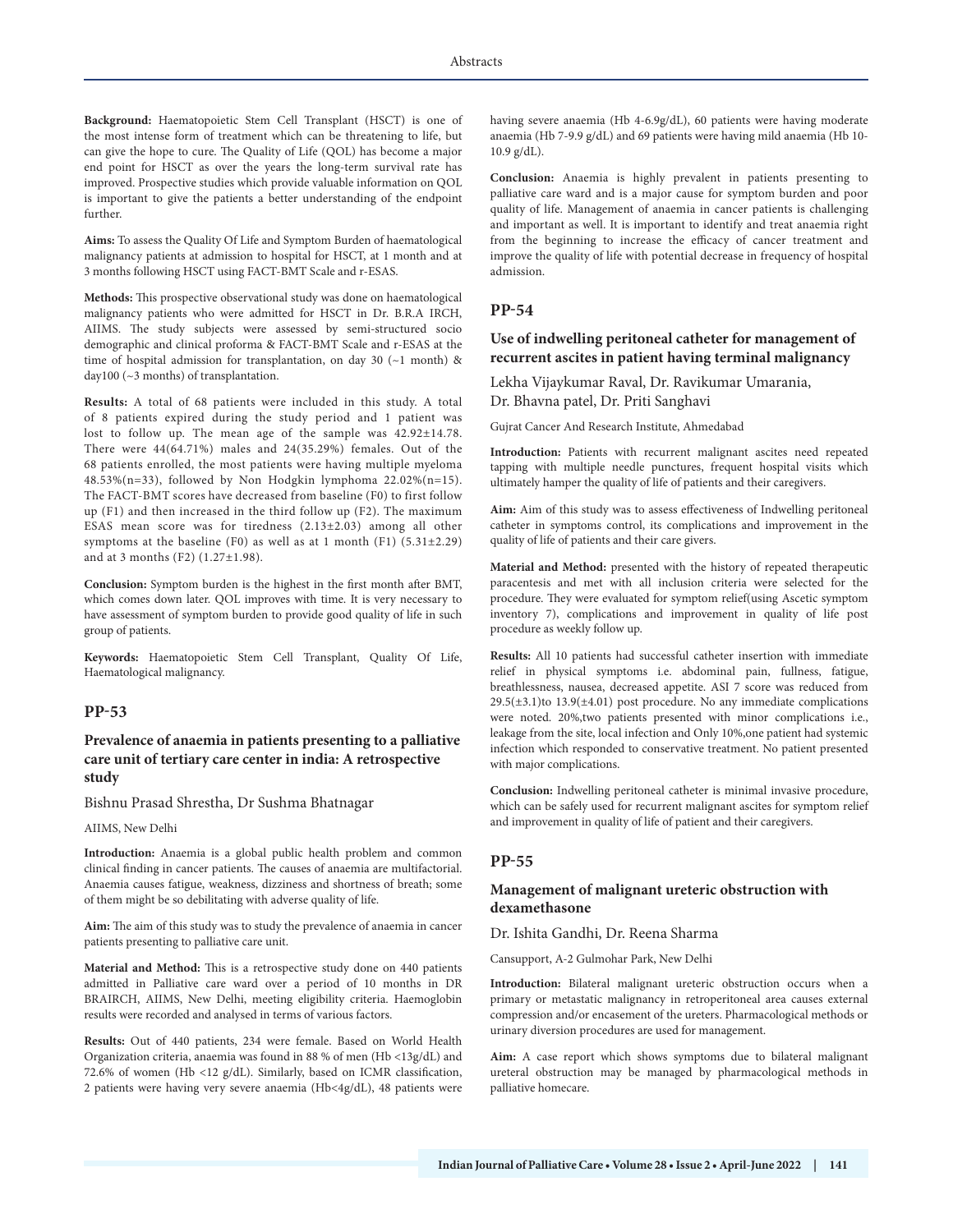**Material and Method:** An 85yrs female patient diagnosed with splenic lymphoma in 2015 on homeopathic treatment complained of severe swelling in lower limbs, decreased urine output, fatigue and constipation for 2-3 weeks. On examination, she had grade 3 oedema in lower limbs and Australian–modified Karnofsky's performance score(AKPS) - 50. A recent CT scan showed both proximal ureters and right pelvi-ureteric junction inseparable from a mass caused by coalescence of retroperitoneal lymph nodes and mild to moderate bilateral hydronephrosis. A urinary diversion procedure was not possible for the patient. Renal function tests (KFT) showed mildly raised urea (62mg%) and creatinine (1.43mg%). The patient was started on oral dexamethasone 8mg which was given for 4 weeks halving the dose after the first week and again after the second week. She was also started on torsemide 5mg once daily initially till the swelling subsided.

**Results:** The patient showed a significant response within a week. After 2 weeks lower limb oedema decreased (grade 1), fatigue reduced and both activity and appetite improved. After 4 weeks, activity and appetite were almost normal. KFT also showed some improvement (Urea 58mg%, Creatinine 0.9mg%).

**Conclusion:** Dexamethasone is effective in relieving symptoms in patients with malignant ureteral obstruction.

#### **PP-56**

# **Effective strategies to deal with chemical burn wound in an advanced cancer patient in respite palliative care setting – A case report**

Dr. Akansha Chodankar, Dr. Jayita Deodhar

#### Tata Memorial Hospital

**Introduction:** Advanced cancer patient with malignant wounds experience multidimensional suffering which severely compromises comfort, dignity and quality of life. We herein report a rare presentation of patient with buccal mucosa cancer with a chemical burn wound which was managed in a respite palliative care setting.

**Case presentation:** A 36 years old gentleman with a diagnosis of buccal mucosa cancer on palliative chemotherapy was admitted to respite care facility for malignant wound myiasis management. The patient reported that this wound had occurred post dressing. On inspection and assessment, there was eschar over his upper back covering area up to bilateral mid scapular region and neck region measuring around 12 x10 cm and 6 x 6 cm respectively with seeping wound, blisters and very dark brown to blackish discolouration of skin. We considered a differential diagnosis of a chemical burn that caused extreme distress to patient and caregiver. Using specialist palliative care nursing approach, we applied Amnion dressing for chemical burn wound, followed by Karaya powder which helped in wound healing effectively.

**Conclusion:** Specialised wound care management is cardinally salient along with appropriate modification in wound dressing as per need.

#### **PP-57**

# **Symptom palliation in metastatic carcinoma gall bladder patients: A retrospective report from a sub-himalayan high volume centre**

Dr. Pragya Singh, Dr. Deepa Joseph, Dr Sagar N Raut, Dr Yanpothung Yanthan, Dr Shreyosi Mandal, Dr Sweety Gupta, Dr Manoj Gupta

All India Institute of Medical Sciences, Rishikesh

**Introduction:** Incidence of gall bladder cancer (GBC) is high in northern, eastern states (7–14/100,000 population) especially, Indo-gangetic plains compared to the south, western India  $(\langle 1/100,000 \rangle)$  population) with most being diagnosed at advanced stage and show poor prognosis, eligible only for palliative care.

**Aim:** To assesses the profile, treatment and outcome of metastatic GBC (mGBC).

**Methods:** Retrospective record analysis of mGBC patients registered and treated between January 2018-December 2019. Epidemiological profile, ECOG performance score (PS), metastatic sites, and treatment details obtained. Treatment compliance and overall survival were analysed.

**Result:** Out of 169 GBC patients, 62 histopathological proven cases were analysed. The mean age of presentation was 54 years, majority being females (69%) and maximum (87%) residing in Indo-gangetic region. 23% of cases were incidentally detected following cholecystectomy for suspected benign disease. 84% of the patients had good PS up to 2. Adenocarcinoma was identified in majority patients (63%) with liver metastasis in maximum (61%) followed by non -regional lymph nodes (35%), omentum (19.4%), lung (9.6%) and bone (3%) metastasis. 35% of cases presented with obstructive jaundice and 18 underwent PTBD and 3 biliary stenting. Only 29 (47%) patients received palliative chemotherapy (CT) mostly gemcitabine based, 4 patients were considered for best supportive care, and remaining 29 defaulted. 38% (11/29) of patients defaulted during first line of palliative CT. OS observed was 6 months (95% CI 4.7-7.2).

**Conclusion:** mGBC has a female preponderance with poor prognosis. Most of the patients belonged to Indo-gangetic region. The initial PS was good, but rapid progression and poor compliance to treatment resulted in low survival outcomes.

#### **PP-58**

# **Assessment of quality of life in postoperative high grade glioma patientspost adjuvant CTRT**

Shreyosi Mandal, Deepa Joseph, Ajay Krishnan,Pragya Singh, R. Lekshmi, Sweety Gupta, Manoj Gupta

#### AIIMS, Rishikesh

**Introduction:** High Grade Gliomas (HGG), the commonest malignant tumours of the CNS, have a poor prognosis even with aggressive treatment which involves Surgery, Adjuvant Chemoradiotherapy followed by at least 6 months of adjuvant chemotherapy. Quality of Life (QOL)is influenced by the disease & the treatment.Due to the incurable nature of disease, palliation and the maintenance/improvement of the QOL is important in these patients.

**Aim:** Prospective study to assess the quality of life(QOL) in high grade glioma(HGG) patients post adjuvant chemoradiation.

**Material and Method:** 15 newly diagnosed post operative Grade III & IV gliomas prospectively enrolled & received adjuvant RT (60Gy/30 fractions) using IMRT with concurrent Temozolomide (TMZ) 75mg/m2 over 6 weeks followed by adjuvant TMZ 150-200 mg/m2. Pre-treatment QOL were assessed using Functional Assessment of Cancer Therapy-Brain questionnaire before start of RT and at 3 months post RT was done respectively.

**Results:** Median age was 45 years with a male preponderance. Commonest site was the parieto-temporal region.Right and left sided tumours were almost equally found.QOL improvement was noted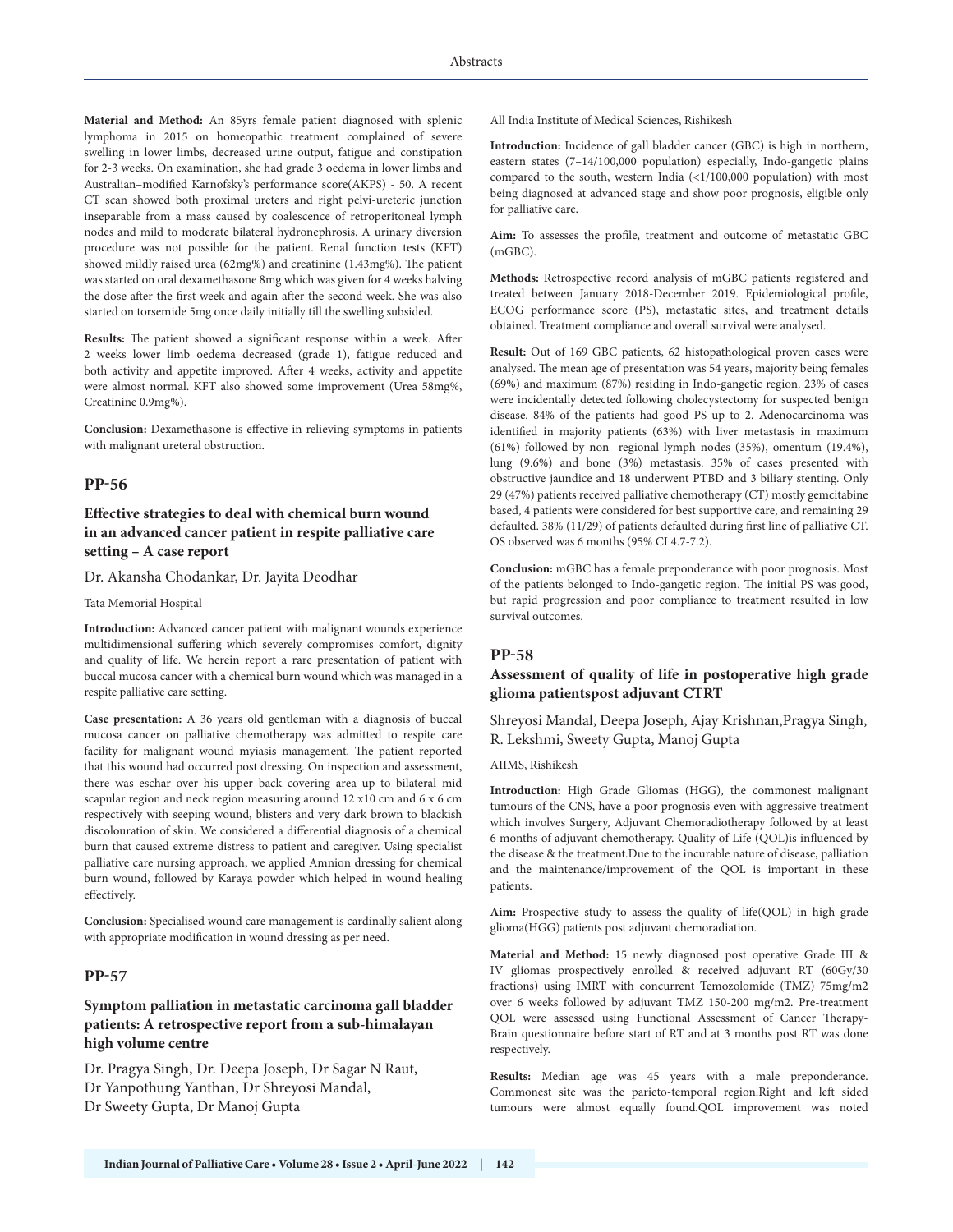indomains[PWB(p-0.2),SWB(p-0.2),EWB(p-0.6),FWB(p-0.7), BCS(p-0.6), TOI(p-0.5),FACT-G (p-0.6),Fact-Br(p-0.8).Values were not statistically significant.

**Conclusion:** QOL improvement was noted in the domains of Physical Well Being, Emotional Well Being, Functional Well Being, Brain Cancer Subscale, Trial Outcome Index & FACT-Br Total Score.Limitation of the study is the small sample size.Longer follow up is required to assess changes in the QOL brought about by CTRT.

### **PP-59**

### **Use of social media in palliative care setting to improve quality of life D**

Logeswari<sup>1</sup>, A. Chandru<sup>1</sup>, S. Republica<sup>1</sup>, K. Gauthaman\*<sup>1,2,3</sup>

#### \*Corresponding author: kgman@hotmail.com

1 RMD Specialities Hospital and RMD Academy for Health (Unit of RMD Pain and Palliative Care Trust),T. Nagar, Chennai, Tamil Nadu, India 600017, 2 Center for Transdisciplinary Research, Department of Pharmacology, Saveetha Dental College Hospital, Chennai, Tamil Nadu, India 600077, 3 Research Director & Technical Advisor; Nibblen Life Sciences Pvt Ltd, Chennai, Tamil Nadu, India 600088

**Introduction:** The provision of specialised medical care for people suffering from serious illness, with the aim of relieving their pain and suffering and improving their quality of life (QOL) remain the bedrock of palliative care. Currently, the wide access to communication devices, internet connectivity and social media platforms have opened up a new interface in the field of health-care. We herein evaluated the utility and efficiency of the WhatsApp, a social media platform using a structured survey to bring the healthcare closer to hospice and home-care patients requiring palliative care and thereby improve their QOL.

**Methods:** We enrolled 120 male and female patients aged between (26 to 90 years) who were receiving palliative care therapy at RMD specialties hospital in the last 03 years. The patients and care-givers/family members were requestedto complete a structured questionnaire that comprised of fivequestionsprepared both in English and patient's native language(Table 1). Thirty patients who completed the survey expressed their willingness for inclusion into RMD WhatsApp social media group and participate in the study. The group primarily consisted of the patient, their care giver/ immediate family member and the medical specialist.The well-being of the patient, the family support, the ease of communication, the time to availability of medical care and the overall effectiveness of the use of social media platform were analysed.

**Results:** The survey identified that 76.67% of the patients, care-givers and medical specialistsused WhatsApp social media platform (Figure 1A). Of these only 32.61% participated in the RMD Palliative Care WhatsApp group (Figure 1B). The patients showed maximal response (75%) in using the social media group, followed by family members (12.5%), medical specialists (7.5%) and care givers (5.0%) (Figure 1C). 98% of the patients who participated in the survey reported that the palliative care WhatsApp group was very useful while 2% mentioned that direct visits bring more emotional care and support (Figure D).

**Discussions and Conclusions:** The use of social media helped considerably in(a) reducing treatment costs by limiting the hospital visits;(b) educating the family members in caring and sharing the patient's pain and suffering; (c) establishing a social community of palliative care patients to communicate and share individual experiences; (d) reducing patient's anxiety and increasing comfort levels and (e) saving the quality time of the clinicians who can devote their precious time to attend to other immediate patient needs. In conclusion, our use of RMD Palliative Care WhatsApp group serve as an effective and useful tool to connectwith patients, provide timely care and improve their QOL.

**Keywords:** Palliative care; Care-givers; WhatsApp Social media platform; Survey; Quality of Life

**Acknowledgements:** The authors acknowledge the staff of RMD specialities Hospital, the family members and most importantly the patients who participated in this study.



Figure 1: (a) WhatsApp users and non-non users among the palliative care patients; (b) Percentage of patients who participated in the study; (c) The percentage of the responses by the different members of the Palliative care WhatsApp group and (d) the outcome of the Survey report on the effectiveness of the Palliative Care WhatsApp Group